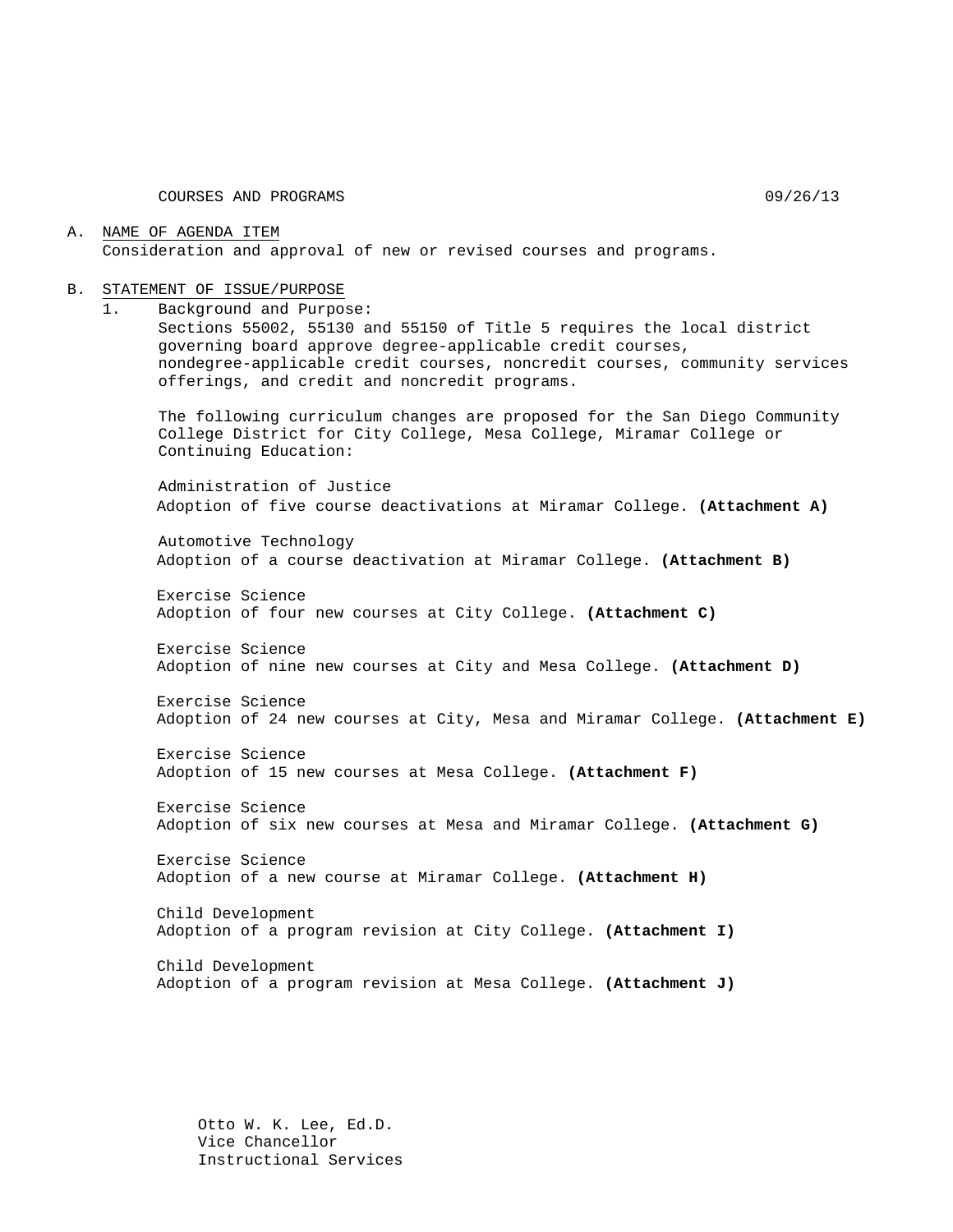COURSES AND PROGRAMS 09/26/13

Liberal Arts and Sciences Adoption of a program revision at City College. **(Attachment K)**

Liberal Arts and Sciences Adoption of a program revision at Mesa College. **(Attachment L)**

2. Cost and Funding There is no additional cost to the District.

C. PROPOSAL

The Board of Trustees hereby grants authority to take the action outlined in Part A.

> Otto W. K. Lee, Ed.D. Vice Chancellor Instructional Services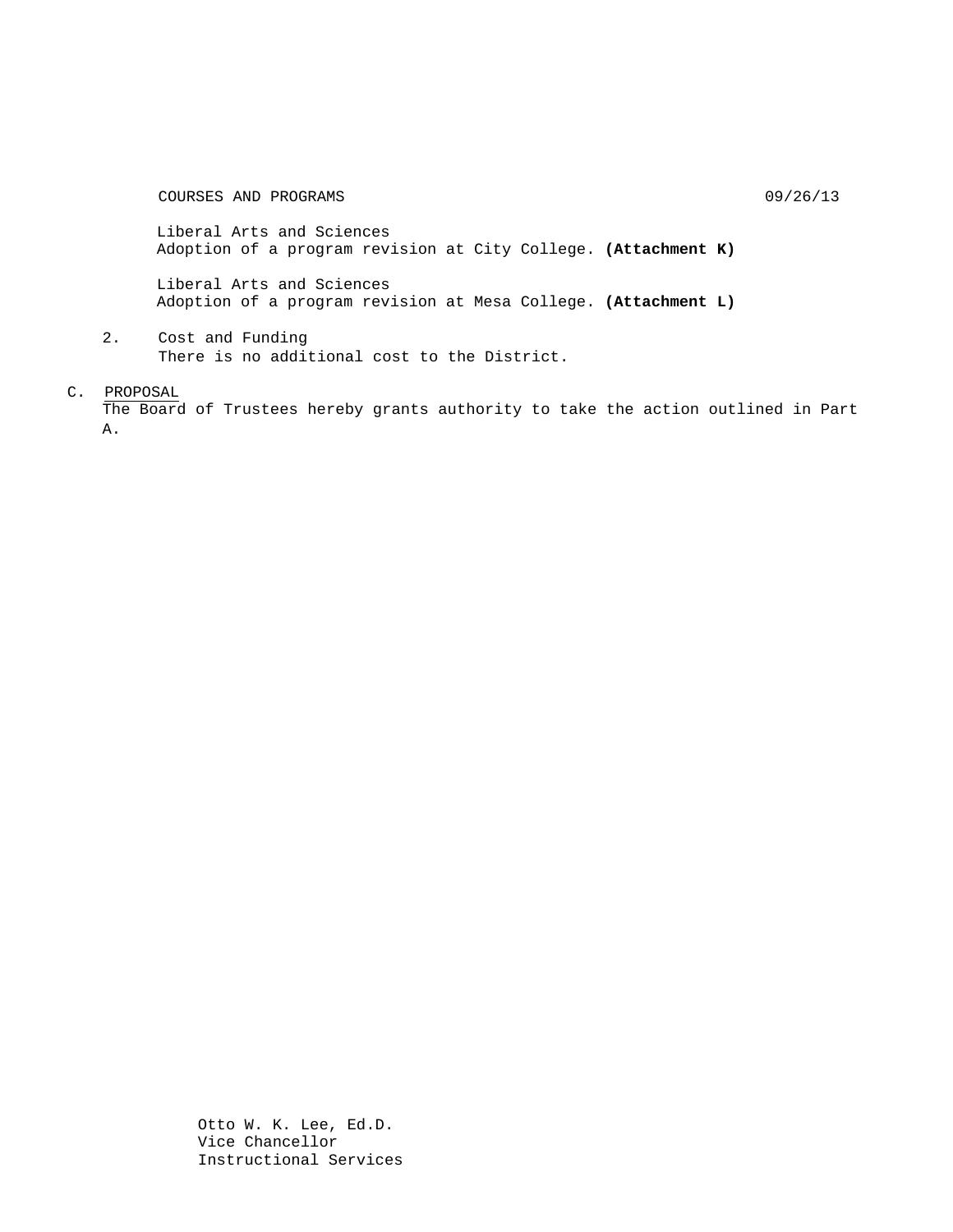Adoption of a five course deactivations at Miramar College.

Proposed course deactivations at Miramar College:

# **371 P.O.S.T Certified Regular Basic Course Module Format, Level I 272 - 306 hours lecture, 72 - 81 hours lab, 18.5 units Grade Only**

*Prerequisite:* Level II and Level III Modules, current (last 3 years) First Aid and CPR training, current PC832 training and successfully passing the P.O.S.T. constructed Level I Entrance Examination.

This course is designed for current Level II reserve peace officers. Upon successful completion of this course, Level II reserve peace officers will have met P.O.S.T. minimum standards of training and will be eligible for full time peace officer employment. Course work will include subjects addressing social issues and skill proficiency training in vehicle operations, firearms, chemical agents, defensive tactics, investigative report writing, traffic accident investigations, physical fitness, patrol techniques, and responding to crimes in progress. (FT) Associate Degree Credit only and not Transferable.

**372 P.O.S.T Certified Regular Basic Course Module Format, Level II 176 - 198 hours lecture, 48 - 54 hours lab, 12 units Grade Only** 

*Prerequisite:* Level III Module, current (within the last 3 years) in First Aid and CPR training and current PC 832 training. Prepares the student to become a back-up officer in the field. Emphasis of the course is on the subjects of Investigative Report Writing, Arrest and Control/Baton, Firearms/Chemical Agents Patrol Procedures, Cultural Diversity/Discrimination. Completion of the course meets P.O.S.T. requirements for Level II Reserve status. Associate Degree Credit only and not Transferable.

## **373 P.O.S.T. Certified Regular Basic Course Module Format, Level III, P.C. 832 (Part 1) 56 - 63 hours lecture, 3.5 units Grade Only**

This course meets the P.O.S.T. requirements of 832 P.C., which includes Professional Orientation, Ethics, Criminal Justice System, Community Relations, Introduction to Criminal Law, Laws of Arrest, Search and Seizure, Presentation of Evidence, Investigative Report Writing, Use of Force, Preliminary Investigation, Arrest and Control, Firearms and Justice System Crimes. (FT) Associate Degree Credit only and not Transferable.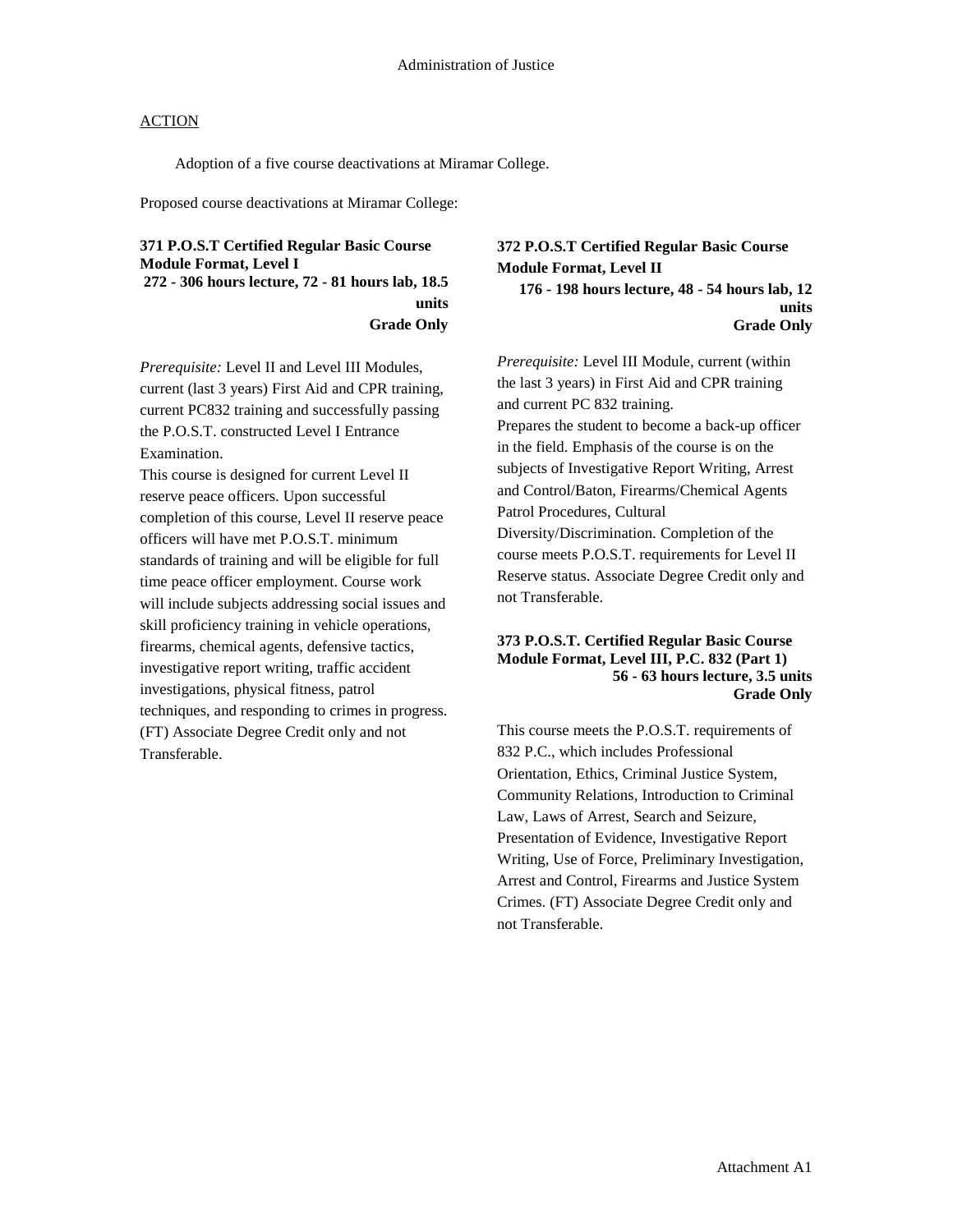# **374 P.O.S.T. Certified Regular Basic Course Module Format, Level III, P.C. 832 (Part 2) 96 - 108 hours lecture, 48 - 54 hours lab, 7 units**

#### **Grade Only**

*Prerequisite:* Arrest and Firearms components of the PC 832 course. Current P.C. 832 training. Prepares student to become a second partner in a patrol assignment capacity. Police authority only for the duration of the person's specific assignment. Emphasis of the course is on the subjects of Arrest and Control, First Aid and CPR, Vehicle Operations, Patrol Procedures and Report Writing. Completion of the course meets P.O.S.T. requirements for Level III Reserve status. Associate Degree Credit only and not Transferable.

# **375 Community Service Officer Academy 80 - 90 hours lecture, 240 - 270 hours lab, 10 units Grade Only**

This course of instruction is designed for students planning public safety careers as community service officers. The course will be delivered in a non-traditional manner where students are expected to attend 40 hours per week for eight weeks. Among the areas of emphasis provided are Administration of Justice System, Ethics, Introduction to Criminal Law, Drug Identification and Impairment Recognition, Laws of Evidence, Report Writing, Vehicle Operations, Traffic Accident Investigation, First Aid/CPR, and Courtroom Procedures. Upon successful completion of the academy program, students may petition for waiver of Administration of Justice 101. (FT) Associate Degree Credit only and not Transferable.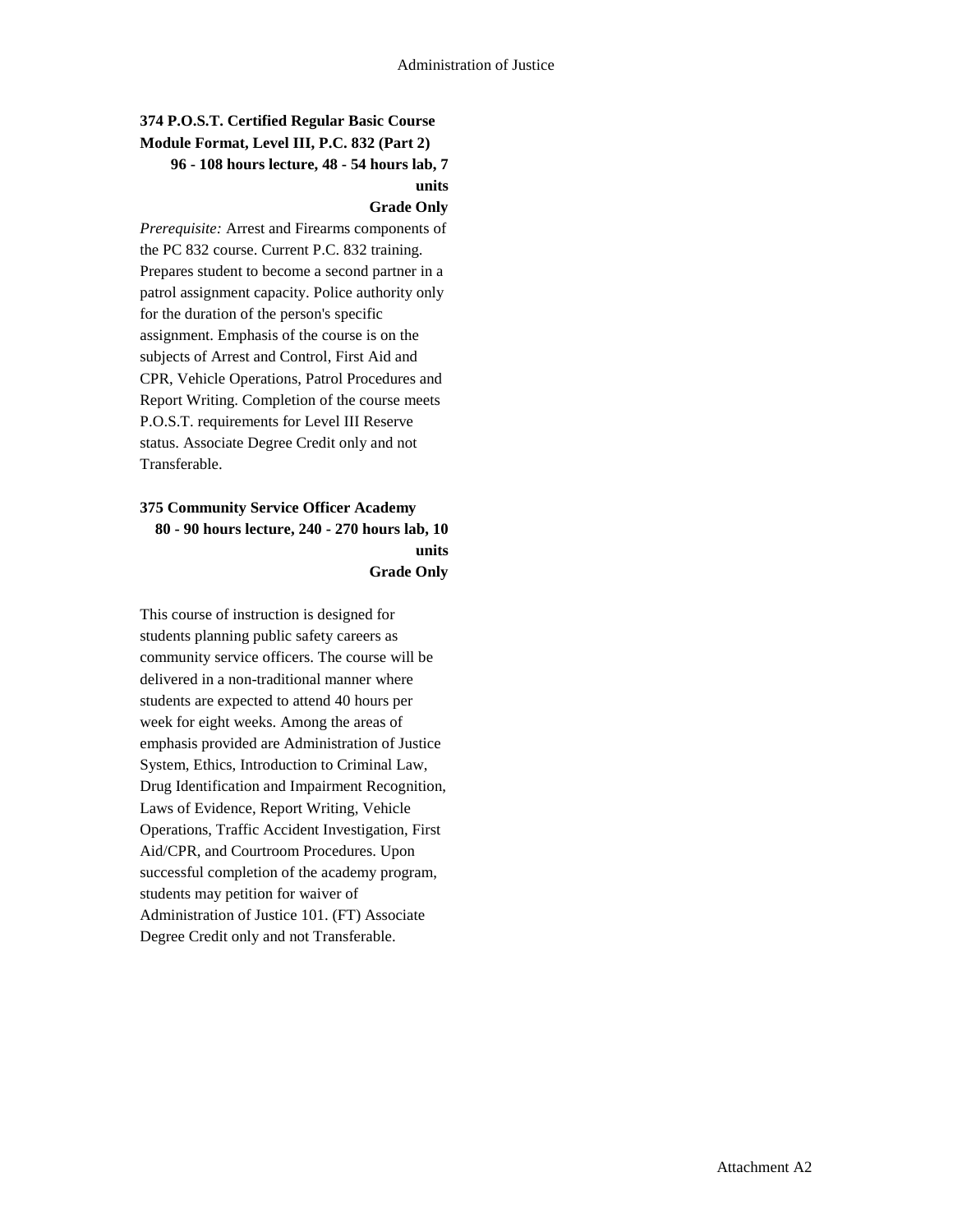Adoption of a course deactivation at Miramar College.

Proposed course deactivation at Miramar College:

# **296 Individualized Instruction in Automotive Technology**

**24 - 108 hours other, 0.5-2 units Pass/No Pass**

*Limitation on Enrollment:* Concurrent enrollment in an approved course of the same discipline is required. The instructor of the related course will supply Add Code to the student, which permits registration in the course. This course provides supplemental instruction to reinforce achievement of the learning objectives of a course in the same discipline under the supervision of the instructor of the designated course. Learning activities may employ a variety of self-paced multimedia learning systems, language labs, print and electronic resources, laboratory, or field research arrangements, to assist student in reaching specific learning objectives. This open entry/open exit course is offered concurrently with designated courses. (FT) Associate Degree Credit & transfer to CSU.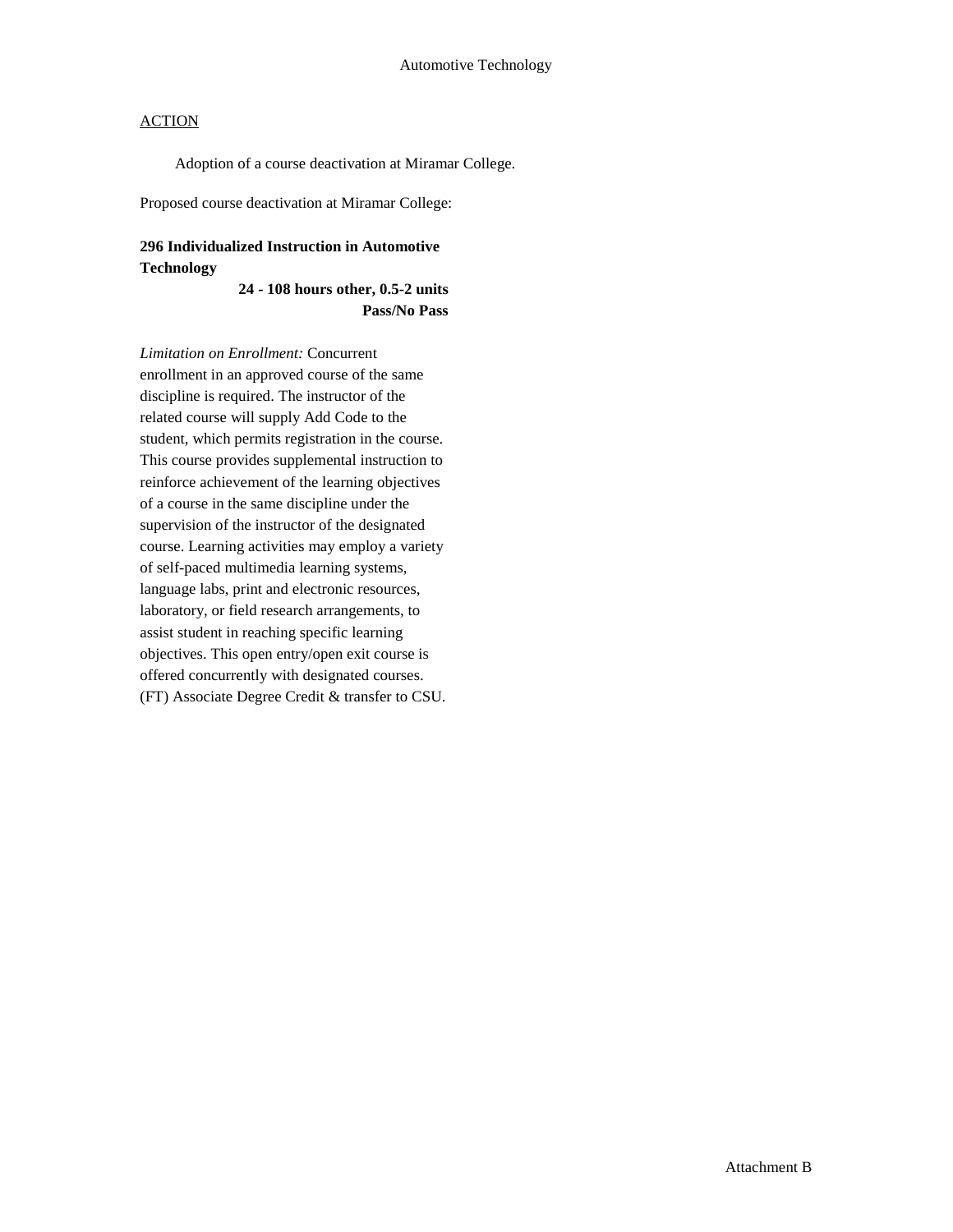Adoption of four new courses at City College.

Proposed new courses at City College:

## **129B Step Aerobics II - Beginning Level 32 - 54 hours lab, 0.5-1 units Grade Only**

*Advisory:* English 47A or English 48 and English 49, each with a grade of "C" or better, or equivalent, or Assessment Skill Levels R5 and W5; Exercise Science 129A with a grade of "C" or better, or equivalent.

This is the second of four levels of classes relating to basic step aerobics. Step aerobics is a rigorous exercise course designed to increase both the fitness levels of participating students and their understanding of what constitutes a safe and effective exercise program. Instruction includes a balanced exercise program of basic step routines, toning, stretching, and relaxation along with discussion of related health topics. This class is designed for those who want to increase cardiovascular fitness by using stepping action and for those who are interested in creating their own basic fitness programs. (FT) Associate Degree Credit & transfer to CSU.

# **129C Step Aerobics III - Intermediate Level 32 - 54 hours lab, 0.5-1 units Grade Only**

*Advisory:* English 47A or English 48 and English 49, each with a grade of "C" or better, or equivalent, or Assessment Skill Levels R5 and W5; Exercise Science 129B with a grade of "C" or better, or equivalent Basic Step Aerobics. This is the third of four levels of classes relating to intermediate step aerobics. Step aerobics is a rigorous exercise course designed to increase both the fitness levels of participating students and their understanding of what constitutes a safe and effective exercise program. Instruction includes a balanced exercise program of intermediate step aerobics, toning, stretching, and relaxation along with discussion of related health topics. This class will teach the students how to design their own fitness program. This class is designed for those who want to increase cardiovascular fitness and who are interested in understanding the importance of the fitness aspect of their life. (FT) Associate Degree Credit & transfer to CSU.

## **129D Step Aerobics IV - Advanced Level 32 - 54 hours lab, 0.5-1 units Grade Only**

*Advisory:* English 47A or English 48 and English 49, each with a grade of "C" or better, or equivalent, or Assessment Skill Levels R5 and W5; Exercise Science 129C with a grade of "C" or better, or equivalent Intermediate Step Aerobics.

This is the fourth of four levels of classes relating to advanced step aerobics. Step aerobics is a rigorous exercise course designed to increase both the fitness levels of participating students and their understanding of what constitutes a safe and effective exercise program. Instruction includes a balanced exercise program of advanced step aerobics, toning, stretching, and relaxation along with discussion of related health topics. This class is designed for those who want to increase cardiovascular fitness and who are interested in creating fitness and choreographed routines. (FT) Associate Degree Credit & transfer to CSU.

## **143B Outdoor Cycling Level II 48 - 108 hours lab, 1-2 units Grade Only**

*Advisory:* English 47A or English 48 and English 49, each with a grade of "C" or better, or equivalent, or Assessment Skill Levels R5 and W5; Exercise Science 143B with a grade of "C" or better, or equivalent. This course provides instruction in the skills required for outdoor cycling. Emphasis is placed on proper warm-up and warm down, cycling form, building endurance, ascending and descending hills, and bicycle maintenance. Students design a personal fitness plan around

outdoor cycling. This course is intended for all students interested in cycling and personal fitness. (FT) Associate Degree Credit & transfer to CSU.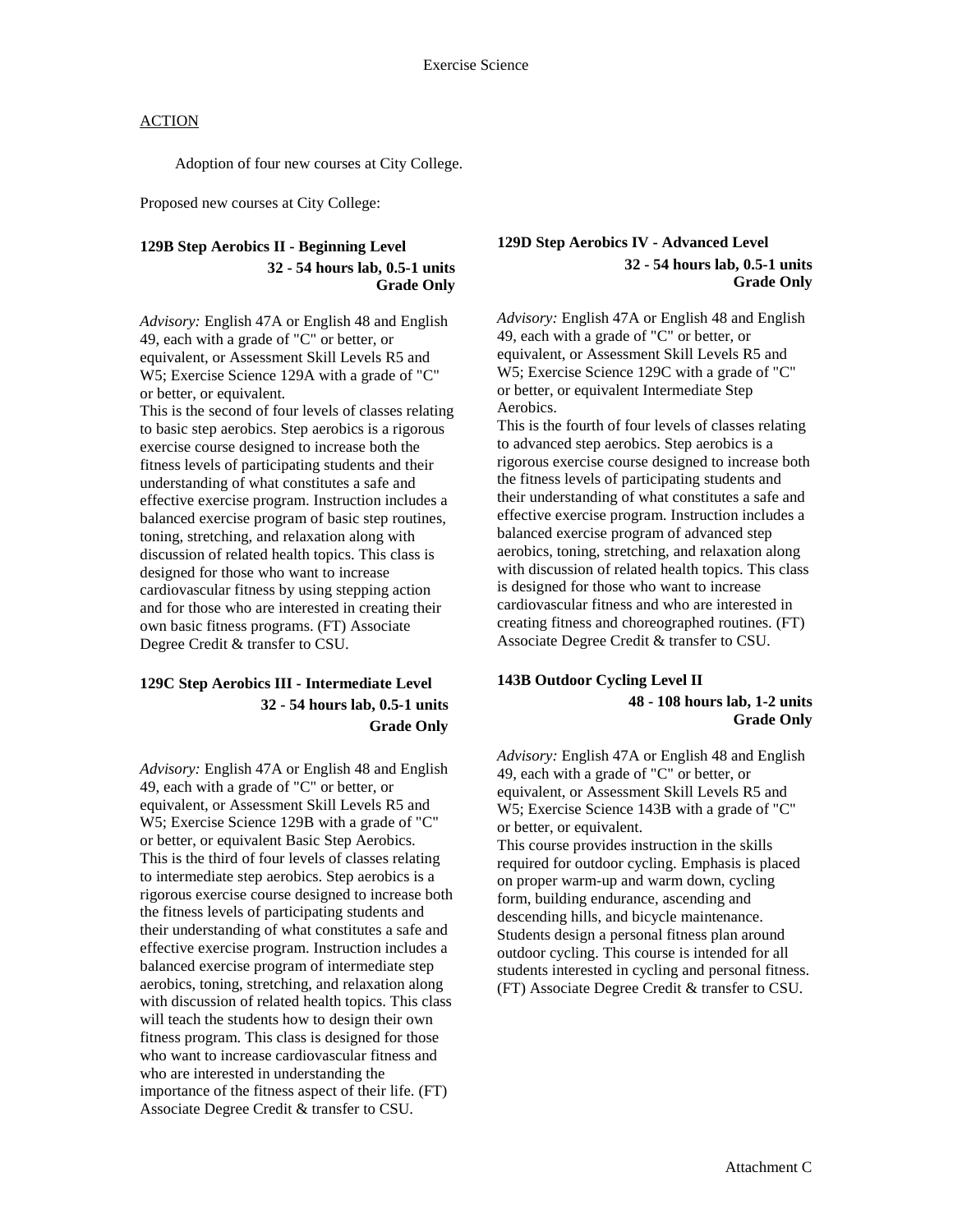Adoption of nine new courses at City and Mesa College.

Proposed new courses at City and Mesa College:

# **127B Cardio Kickboxing II - Beginning Level 32 - 54 hours lab, 0.5-1 units Grade Only**

*Advisory:* English 47A or English 48 and English 49, each with a grade of "C" or better, or equivalent, or Assessment Skill Levels R5 and W5; Exercise Science 127A with a grade of "C" or better, or equivalent.

This is the second of four levels of classes relating to cardio kickboxing. This course covers cardiorespiratory fitness combined with basic non-contact kickboxing techniques, practices and principles. Instruction includes cardio kickboxing techniques, basic terminology, nutrition and routine guidelines. This class is designed for those who want to increase cardiovascular fitness and who are interested in understanding the importance of the fitness aspect of their life. (FT) Associate Degree Credit & transfer to CSU.

## **127C Cardio Kickboxing III - Intermediate Level**

**32 - 54 hours lab, 0.5-1 units Grade Only** 

*Advisory:* English 47A or English 48 and English 49, each with a grade of "C" or better, or equivalent, or Assessment Skill Levels R5 and W5; Exercise Science 127B with a grade of "C" or better, or equivalent. This is the third of four levels of classes relating

to cardio kickboxing. This course covers cardiorespiratory fitness combined with intermediate non-contact kickboxing techniques, practices and principles. Instruction includes intermediate cardio kickboxing techniques, basic terminology, nutrition and routine guidelines. This class is designed for those who want to increase cardiovascular fitness and who are interested in understanding the importance of the fitness aspect of their life and learn how to create a nutrition and intermediate fitness routine. (FT) Associate Degree Credit & transfer to CSU.

# **127D Cardio Kickboxing IV - Advanced Level 32 - 54 hours lab, 0.5-1 units Grade Only**

*Advisory:* English 47A or English 48 and English 49, each with a grade of "C" or better, or equivalent, or Assessment Skill Levels R5 and W5; Exercise Science 127C with a grade of "C" or better, or equivalent.

This is the fourth of four levels of classes relating to cardio kickboxing. This course covers cardiorespiratory fitness combined with advanced kickboxing techniques, practices and principles. Instruction includes advanced non-contact cardio kickboxing techniques, terminology, nutrition and routine guidelines. This class is designed for those who want to increase cardiovascular fitness and who are interested in understanding the importance of the fitness aspect of their life and learn how to create a nutrition and fitness routine. (FT) Associate Degree Credit & transfer to CSU.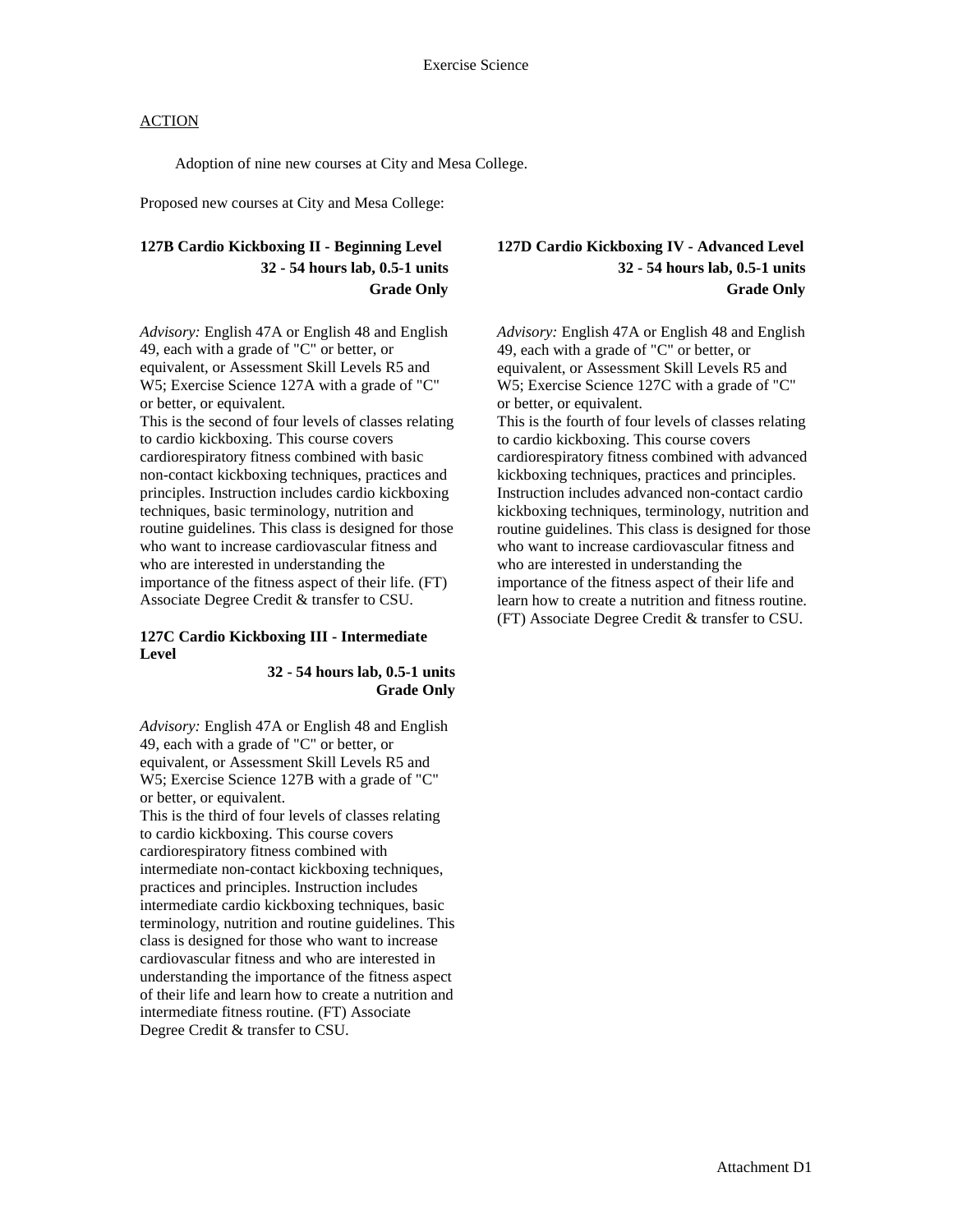#### **156B Baseball II**

## **32 - 54 hours lab, 0.5-1 units Grade Only**

*Advisory:* English 47A or English 48 and English 49, each with a grade of "C" or better, or equivalent, or Assessment Skill Levels R5 and W5; Exercise Science 156A with a grade of "C" or better, or equivalent.

This beginning level course in baseball is designed to continue the skill development in baseball and to introduce students to the concepts of wellness and a healthy lifestyle through baseball activities. Emphasis is placed on the batting stance and batters swing techniques, including balance, base, front side direction, contact position, and vision. Topics include ball flight, pitch selection, location recognition, count management, body weight transition, and contact point. Baseball fitness is included and encompasses cardio conditioning, plyometrics, and stretching as they pertain to the sport. This course is intended for intermediate level baseball players. When this course is offered three hours per week, the additional time is utilized for hitting development drills. (FT) Associate Degree Credit & transfer to CSU.

#### **156C Baseball III**

## **32 - 54 hours lab, 0.5-0.1 units Grade Only**

*Advisory:* English 47A or English 48 and English 49, each with a grade of "C" or better, or equivalent, or Assessment Skill Levels R5 and W5; Exercise Science 156B with a grade of "C" or better, or equivalent.

This intermediate-advanced level course in baseball provides instruction and practice in specialty defense such as bunt coverages, cuts and relays, first and third situations, and pick-off plays. Students practice and analyze specialty defensive situations to improve overall defensive awareness on the baseball field and to become a more well-rounded defensive player. Topics include terminology, pre-pitch preparation, foot work, body position before and during game play, and the fundamentals of playing catch. Baseball fitness includes cardio conditioning, plyometrics, and stretching as they pertain to the sport. This course is intended for intermediate-advanced level baseball players. When this course is offered three hours per week, the additional time is utilized for the development in specialty defensive drills. (FT) Associate Degree Credit & transfer to CSU.

#### **156D Baseball IV**

**32 - 54 hours lab, 0.5-1 units Grade Only**

*Advisory:* English 47A or English 48 and English 49, each with a grade of "C" or better, or equivalent, or Assessment Skill Levels R5 and W5; Exercise Science 156C with a grade of "C" or better, or equivalent. This advanced level course in baseball is designed

for students to apply both offensive and defensive baseball skills in competition. Emphasis is placed on instruction and practice in game situations through inner squad games arranged between teams made up of class members. The mental aspect of the game is explored and applied throughout the course. This course is intended for advanced baseball players. When this course is offered for three hours per week, the additional time is utilized for situational drills and study of the mental aspect of the game of baseball. (FT) Associate Degree Credit & transfer to CSU.

#### **166B Golf II**

#### **32 - 54 hours lab, 0.5-1 units Grade Only**

*Advisory:* English 47A or English 48 and English 49, each with a grade of "C" or better, or equivalent, or Assessment Skill Levels R5 and W5; Exercise Science 166A with a grade of "C" or better, or equivalent.

This course provides golf instruction and practice. Emphasis is placed on techniques of the full swing with irons, hybrids, fairway metals and drivers. Topics include golf fitness, stretching and the principles of warm-up as well as golf club selection and use. This course is designed for all students interested in playing golf as part of a fitness lifestyle. (FT) Associate Degree Credit & transfer to CSU.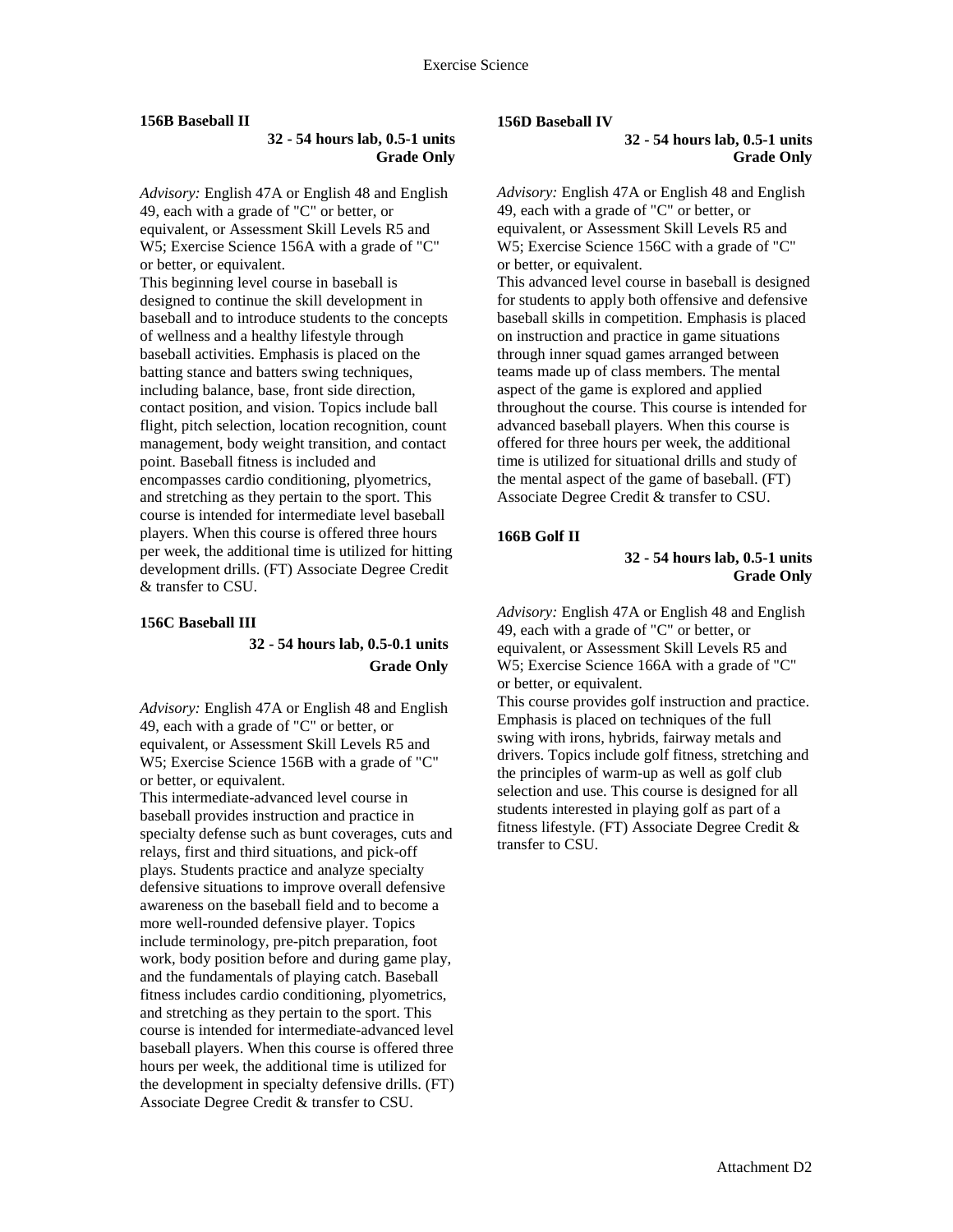#### **166C Golf III**

## **32 - 54 hours lab, 0.5-1 units Grade Only**

*Advisory:* English 47A or English 48 and English 49, each with a grade of "C" or better, or equivalent, or Assessment Skill Levels R5 and W5; Exercise Science 166B with a grade of "C" or better, or equivalent.

This course provides golf instruction and practice. Emphasis is placed on specialty shots, such as sand, side hill and up and down hill lies. The fundamental errors in golf are analyzed to correct individual errors focusing on swing techniques and the mental approach to the game. Topics include the laws of ball flight, the swing plane, and wise use of practice time. This course is designed for all students interested in playing golf as part of a fitness lifestyle. (FT) Associate Degree Credit & transfer to CSU.

#### **166D Golf IV**

## **32 - 54 hours lab, 0.5-1 units Grade Only**

*Advisory:* English 47A or English 48 and English 49, each with a grade of "C" or better, or equivalent, or Assessment Skill Levels R5 and W5; Exercise Science 166C with a grade of "C" or better, or equivalent.

This course provides golf instruction and practice. Emphasis is placed on playing strategies, analysis of golf rounds for strengths and weaknesses, student analysis of several different golf swings, and the handicap system. Stroke and Match plays are arranged between class members to develop playing strategies in competition. This course is designed for all students interested in playing golf as part of a fitness lifestyle and for competition. (FT) Associate Degree Credit & transfer to CSU.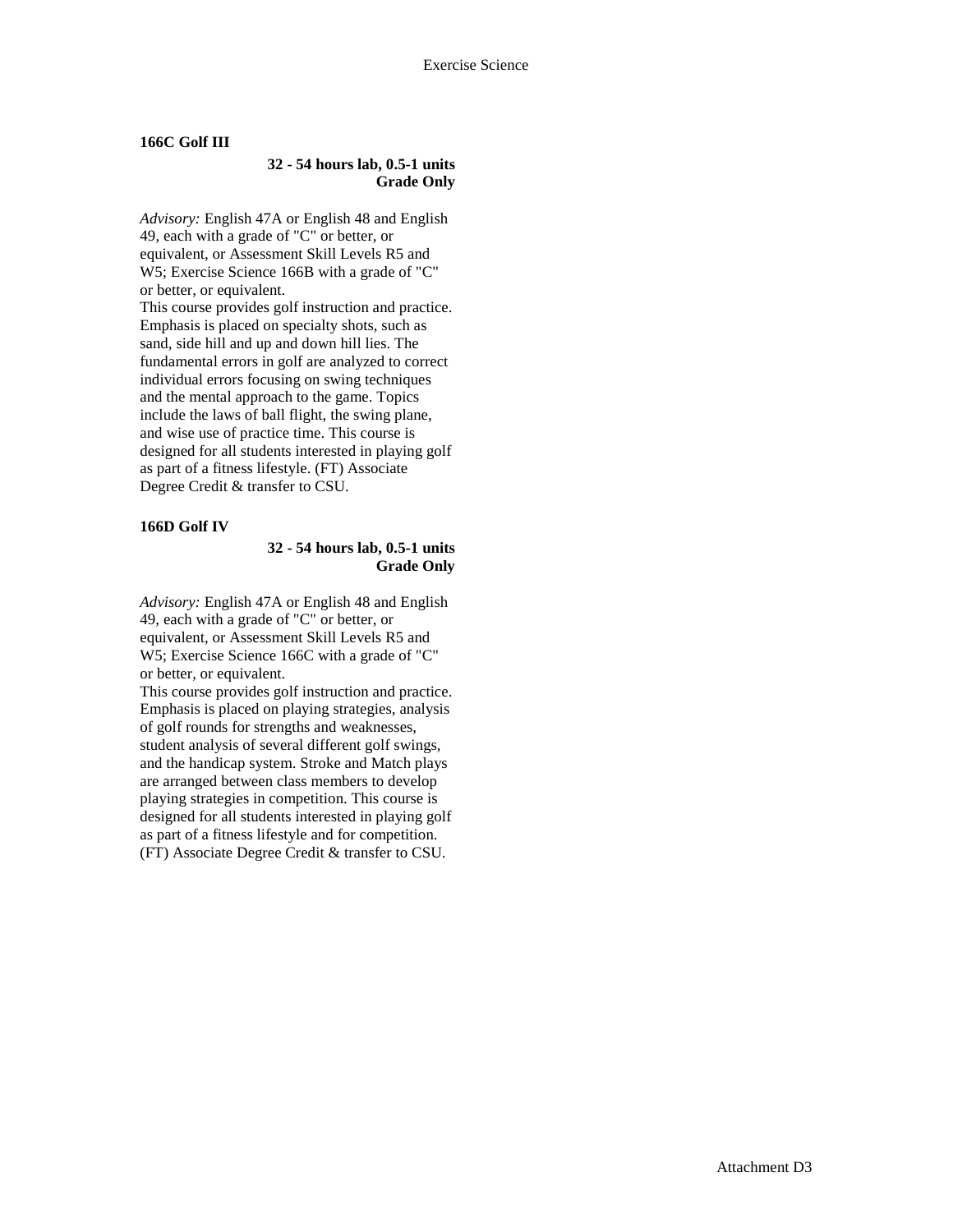Adoption of 24 new courses at City, Mesa and Miramar College.

Proposed new courses at City, Mesa and Miramar College:

## **115B Water Exercise II**

**32 - 54 hours lab, 0.5-1 units Grade Only** 

*Advisory:* English 47A or English 48 and English 49, each with a grade of "C" or better, or equivalent, or Assessment Skill Levels R5 and W5; Exercise Science 115A with a grade of "C" or better, or equivalent.

This course provides introductory level students with beginning level knowledge and practice in the fundamental elements of fitness through the application of water resistance and buoyancy. Emphasis is placed on a variety of water exercises for cardiorespiratory fitness, muscular strength, endurance and flexibility. This course is the second in a series of four water exercise courses. It is intended for students seeking to develop beginning physical fitness habits or low impact/rehabilitative physical fitness exercise techniques. (FT) Associate Degree Credit & transfer to CSU.

## **115C Water Exercise III 32 - 54 hours lab, 0.5-1 units Grade Only**

*Advisory:* English 47A or English 48 and English 49, each with a grade of "C" or better, or equivalent, or Assessment Skill Levels R5 and W5; *Exercise* Science 115B with a grade of "C" or better, or equivalent.

This course provides beginning level students with intermediate level knowledge and practice in the fundamental elements of fitness through the application of water resistance and buoyancy. Emphasis is placed on flexibility. Also included is a variety of water exercises for cardiorespiratory fitness, muscular strength, and endurance. This course is the third in a series of four water exercise courses. It is intended for students seeking to develop intermediate physical fitness habits or low impact/rehabilitative physical fitness exercise techniques. (FT) Associate Degree Credit & transfer to CSU.

## **115D Water Exercise IV 32 - 54 hours lab, 0.5-1 units Grade Only**

*Advisory:* English 47A or English 48 and English 49, each with a grade of "C" or better, or equivalent, or Assessment Skill Levels R5 and W5; *Exercise* Science 115C with a grade of "C" or better, or equivalent. This course provides intermediate level students with advanced level knowledge and practice in the fundamental elements of fitness through the application of water resistance and buoyancy. Emphasis is placed on muscular strength/endurance. Also included is a variety of water exercises for cardiorespiratory fitness and flexibility. This course is the fourth in a series of four water exercise courses. It is intended for students seeking to develop advanced physical fitness habits or low impact/rehabilitative physical fitness exercise techniques. (FT) Associate Degree Credit & transfer to CSU.

## **145B Yoga II-Beginning Yoga 32 - 54 hours lab, 0.5-1 units Grade Only**

*Advisory:* English 47A or English 48 and English 49, each with a grade of "C" or better, or equivalent, or Assessment Skill Levels R5 and W5; Exercise Science 145A with a grade of "C" or better, or equivalent. This is the second of four levels of classes relating to yoga. This course is an introduction to fundamentals of basic yoga practices and principles. Instruction includes basic yoga postures, guided relaxations, and breathing practices, as well as some basic stress reduction techniques. This course is designed for students interested in utilizing basic yoga and stress reduction techniques to help increase their health and longevity. (FT) Associate Degree Credit & transfer to CSU.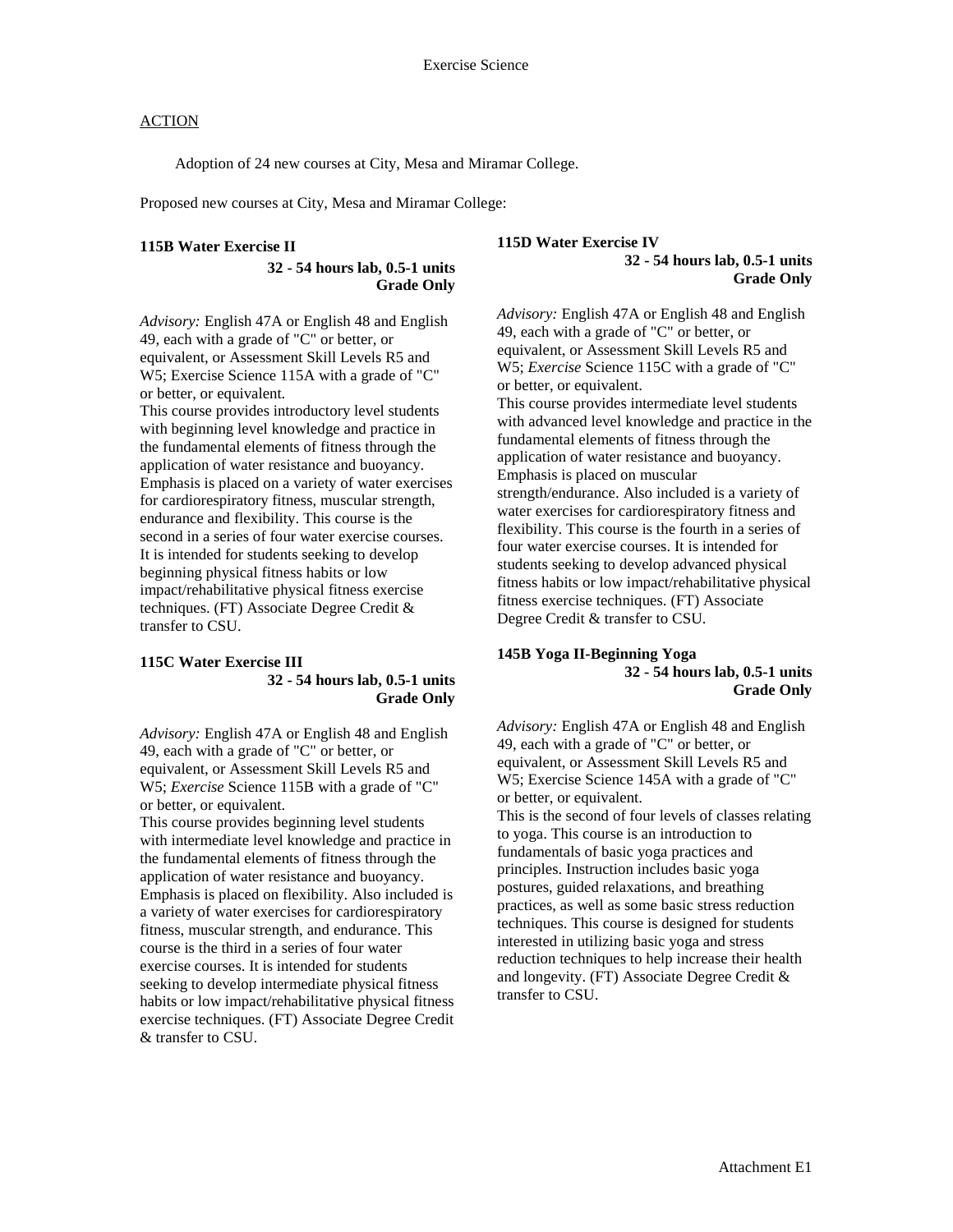#### **145C Yoga III-Intermediate 32 - 54 hours lab, 0.5-1 units Grade Only**

*Advisory:* English 47A or English 48 and English 49, each with a grade of "C" or better, or equivalent, or Assessment Skill Levels R5 and W5; Exercise Science 145B with a grade of "C" or better, or equivalent.

This is the third of four levels of classes relating to yoga. This course will cover intermediate yoga practices and principles including some intermediate inversions. Instruction includes intermediate yoga postures, guided relaxations, basic inversions, breathing practices, and basic partner yoga as well as stress reduction techniques and nutritional analysis. This course is designed for students interested in learning about both fitness and nutrition. The students will utilize intermediate yoga to help increase their health and longevity. (FT) Associate Degree Credit & transfer to CSU.

#### **145D Yoga IV - Advanced Level 32 - 54 hours lab, 0.5-1 units Grade Only**

*Advisory:* English 47A or English 48 and English 49, each with a grade of "C" or better, or equivalent, or Assessment Skill Levels R5 and W5; Exercise Science 145C with a grade of "C" or better, or equivalent.

This is the fourth of four levels of classes relating to yoga. This course will cover advanced yoga practices and principles. Instruction includes advanced yoga postures, guided relaxations, inversions, breathing practices, and partner yoga as well as stress reduction techniques and nutritional analysis. This course is designed for students interested in developing their own workout regime utilizing advanced yoga to help increase their health and longevity. (FT) Associate Degree Credit & transfer to CSU.

## **147B Kickboxing II-Beginning 32 - 54 hours lab, 0.5-1 units**

**Grade Only** 

*Advisory:* English 47A or English 48 and English 49, each with a grade of "C" or better, or equivalent, or Assessment Skill Levels R5 and W5; Exercise Science 147A with a grade of "C" or better, or equivalent. This course is a study and practice of Muay Thai kickboxing at the beginning level. Emphasis is

placed on beginning kickboxing terminology, safety, physical fitness, controlled sparring, and line combinations. This course is intended for all students interested in beginning level kickboxing with respect to the Muay Thai discipline. (FT) Associate Degree Credit & transfer to CSU.

## **147C Kickboxing III-Intermediate 32 - 54 hours lab, 0.5-1 units Grade Only**

*Advisory:* English 47A or English 48 and English 49, each with a grade of "C" or better, or equivalent, or Assessment Skill Levels R5 and W5; Exercise Science 147B with a grade of "C" or better, or equivalent.

This course is a study and practice of Muay Thai kickboxing at the intermediate level. Emphasis is placed on intermediate kickboxing terminology, safety, physical fitness, controlled sparring, and line combinations. This course is intended for all students interested in intermediate level kickboxing with respect to the Muay Thai discipline. (FT) Associate Degree Credit & transfer to CSU.

### **147D Kickboxing IV-Advanced 32 - 54 hours lab, 0.5-1 units Grade Only**

*Advisory:* English 47A or English 48 and English 49, each with a grade of "C" or better, or equivalent, or Assessment Skill Levels R5 and W5; Exercise Science 147C with a grade of "C" or better, or equivalent.

This course is a study and practice of Muay Thai kickboxing at the advanced level. Emphasis is placed on advanced kickboxing terminology, safety, physical fitness, controlled sparring, and line combinations. This course is intended for all students interested in advanced level kickboxing with respect to the Muay Thai discipline. (FT) Associate Degree Credit & transfer to CSU.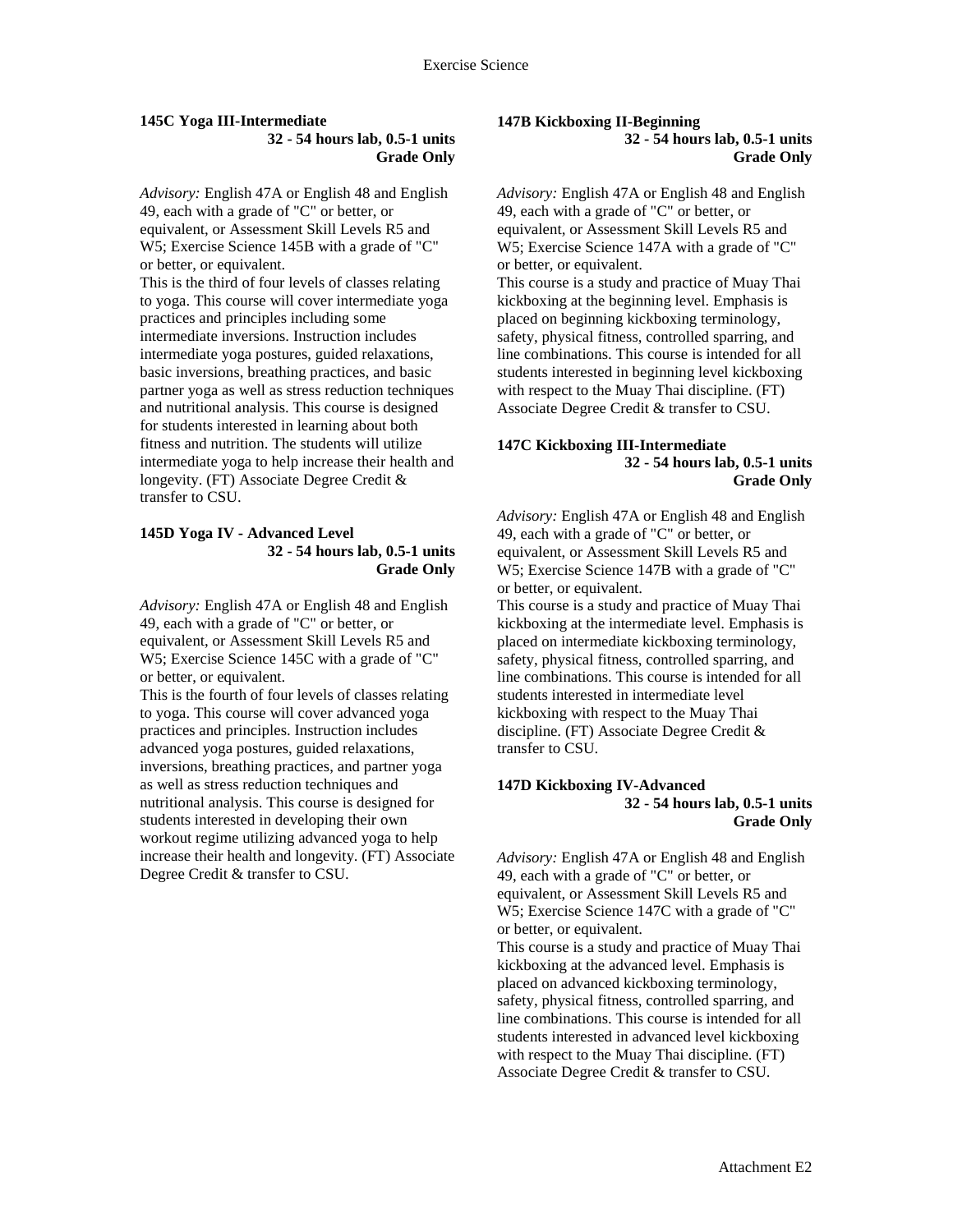### **148B Martial Arts II-Beginning 32 - 54 hours lab, 0.5-1 units Grade Only**

*Advisory:* English 47A or English 48 and English 49, each with a grade of "C" or better, or equivalent, or Assessment Skill Levels R5 and W5; Exercise Science 148A with a grade of "C" or better, or equivalent.

This course is a study and practice of martial arts at the beginning level. Emphasis is placed on beginning level martial arts terminology, safety, self-defense, etiquette, punches, blocks, strikes, kicks, stances, pressure points, and Kata/forms. This course is intended for all students interested in the fundamentals of martial arts with respect to the International Okinawan Goju-Ryu Karate-Do Federation (IOGKF). (FT) Associate Degree Credit & transfer to CSU.

### **148C Martial Arts III-Intermediate 32 - 54 hours lab, 0.5-1 units Grade Only**

*Advisory:* English 47A or English 48 and English 49, each with a grade of "C" or better, or equivalent, or Assessment Skill Levels R5 and W5; Exercise Science 145D with a grade of "C" or better, or equivalent.

This course is a study and practice of martial arts at the intermediate level. Emphasis is placed on intermediate level martial arts terminology, safety, self-defense, etiquette, punches, blocks, strikes, kicks, stances, pressure points, and Kata/forms. This course is intended for all students interested in the fundamentals of martial arts with respect to the International Okinawan Goju-Ryu Karate-Do Federation (IOGKF). (FT) Associate Degree Credit & transfer to CSU.

## **148D Martial Arts IV-Advanced**

**32 - 54 hours lab, 0.5-1 units Grade Only**

*Advisory:* English 47A or English 48 and English 49, each with a grade of "C" or better, or equivalent, or Assessment Skill Levels R5 and W5; Exercise Science 148C with a grade of "C" or better, or equivalent. This course is a study and practice of martial arts at the advanced level. Emphasis is placed on advanced level martial arts terminology, safety, self-defense, etiquette, punches, blocks, strikes, kicks, stances, pressure points, and Kata/forms. This course is intended for all students interested in the fundamentals of martial arts with respect to the International Okinawan Goju-Ryu Karate-Do Federation (IOGKF). (FT) Associate Degree Credit & transfer to CSU.

## **154B Badminton II**

## **32 - 54 hours lab, 0.5-1 units Grade Only**

*Advisory:* English 47A or English 48 and English 49, each with a grade of "C" or better, or equivalent, or Assessment Skill Levels R5 and W5; Exercise Science 154A with a grade of "C" or better or equivalent.

This course provides instruction and on-court experience in the skills, strategies, rules and behaviors necessary to play badminton at the beginning level. Instruction includes the strokes, skills, strategies, rules, and etiquette necessary to play badminton at the intermediate level. This course is intended for intermediate level badminton players. When this course is offered for three hours per week, the additional time is utilized for stroke development drills and application of strategies in playing situations. (FT) Associate Degree Credit & transfer to CSU.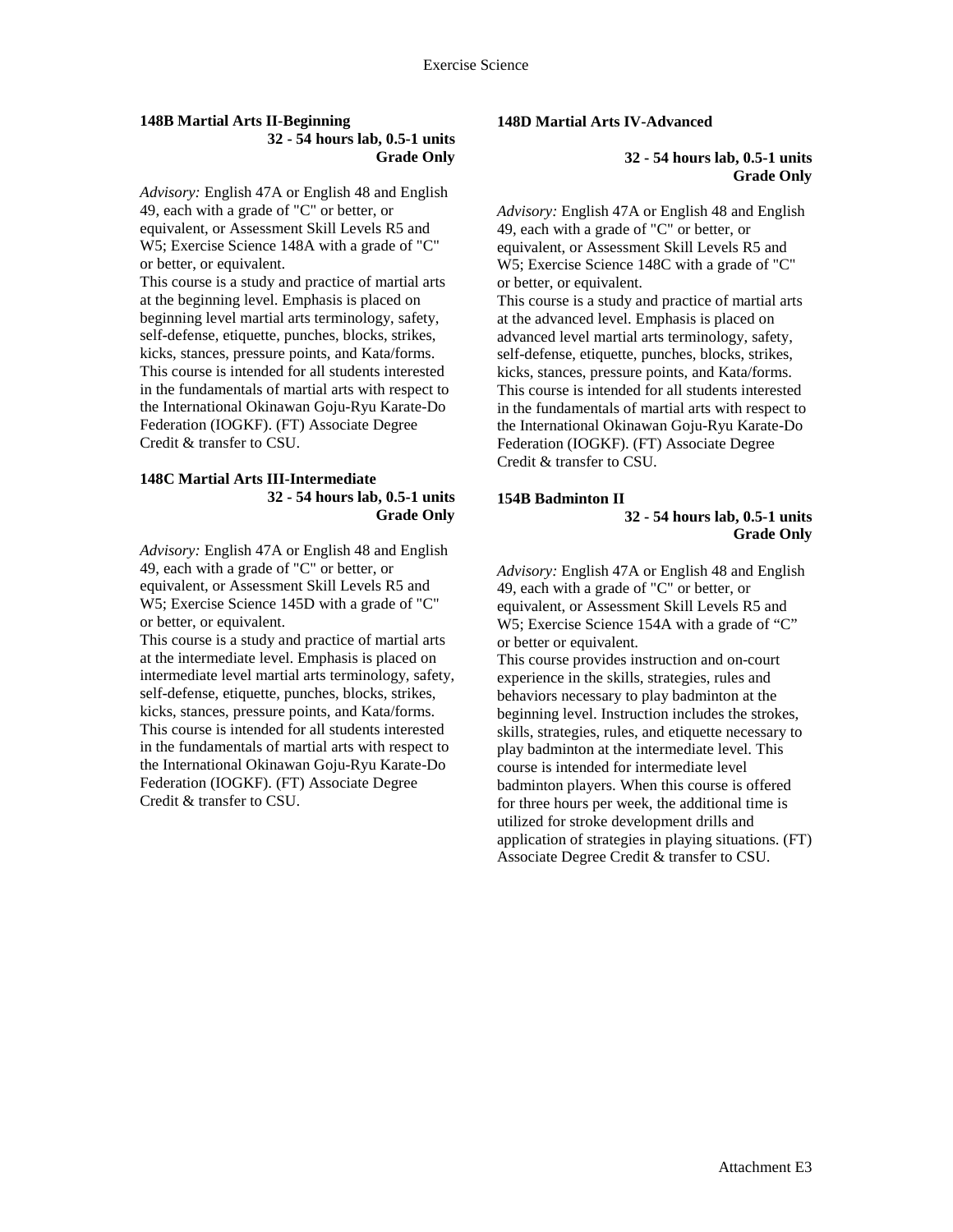### **154C Badminton III**

## **32 - 54 hours lab, 0.5-1 units Grade Only**

*Advisory:* English 47A or English 48 and English 49, each with a grade of "C" or better, or equivalent, or Assessment Skill Levels R5 and W5; Exercise Science 154B with a grade of "C" or better or equivalent.

This course provides instruction and on-court experience in the skills, strategies, rules and behaviors necessary to play badminton at the intermediate level. Instruction includes the strokes, skills, strategies, rules, and etiquette necessary to play badminton at the advancedintermediate level. This course is intended for advanced-intermediate level badminton players. When this course is offered for three hours per week, the additional time is utilized for stroke development drills and application of strategies in playing situations. (FT) Associate Degree Credit & transfer to CSU.

## **154D Badminton IV**

## **32 - 54 hours lab, 0.5-1 units Grade Only**

*Advisory:* English 47A or English 48 and English 49, each with a grade of "C" or better, or equivalent, or Assessment Skill Levels R5 and W5; Exercise Science 154C with a grade of "C" or better or equivalent.

This course provides instruction and on-court experience in the skills, strategies, rules and behaviors necessary to play badminton at the advanced level. Instruction includes the strokes, skills, strategies, rules, and etiquette necessary to play badminton at the advanced level. This course is intended for advanced level badminton players. When this course is offered for three hours per week, the additional time is utilized for stroke development drills and application of strategies in playing situations. (FT) Associate Degree Credit & transfer to CSU.

## **158B Basketball II**

**32 - 54 hours lab, 0.5-1 units Grade Only** 

*Advisory:* English 47A or English 48 and English 49, each with a grade of "C" or better, or equivalent, or Assessment Skill Levels R5 and W5; Exercise Science 158A with a grade of "C" or better, or equivalent. This course provides students the opportunity to improve individual beginning skills and introduces individual offensive moves and team concepts. Topics include transition basketball, team offense and defense as well as theories of basketball conditioning. Emphasis is placed on 5 - 5 play and full court situations and strategies of team play. This class is designed for those with a basic knowledge and ability to play basketball. When this course is offered for three hours per week, the additional time is utilized on individual development of technique and performance. (FT) Associate Degree Credit & transfer to CSU.

# **158C Basketball III**

#### **32 - 54 hours lab, 0.5-1 units Grade Only**

*Advisory:* English 47A or English 48 and English 49, each with a grade of "C" or better, or equivalent or Assessment Skill Level W5/R5; Exercise Science 158B with a grade of "C" or better, or equivalent.

This course provides students the opportunity to improve individual intermediate skills through self analysis of strengths and weaknesses and introduces full court pressure play. Students are expected to write programs to improve individual skills. Topics include full court zone and man pressure, full court offense and specialty plays. Emphasis is placed on skill work drills, 5-5 play and full court situations. This class is designed for those that have above an intermediate knowledge and skill level in basketball. When this course is offered for three hours per week, the additional time is utilized on individual analysis of technique and performance. (FT) Associate Degree Credit & transfer to CSU.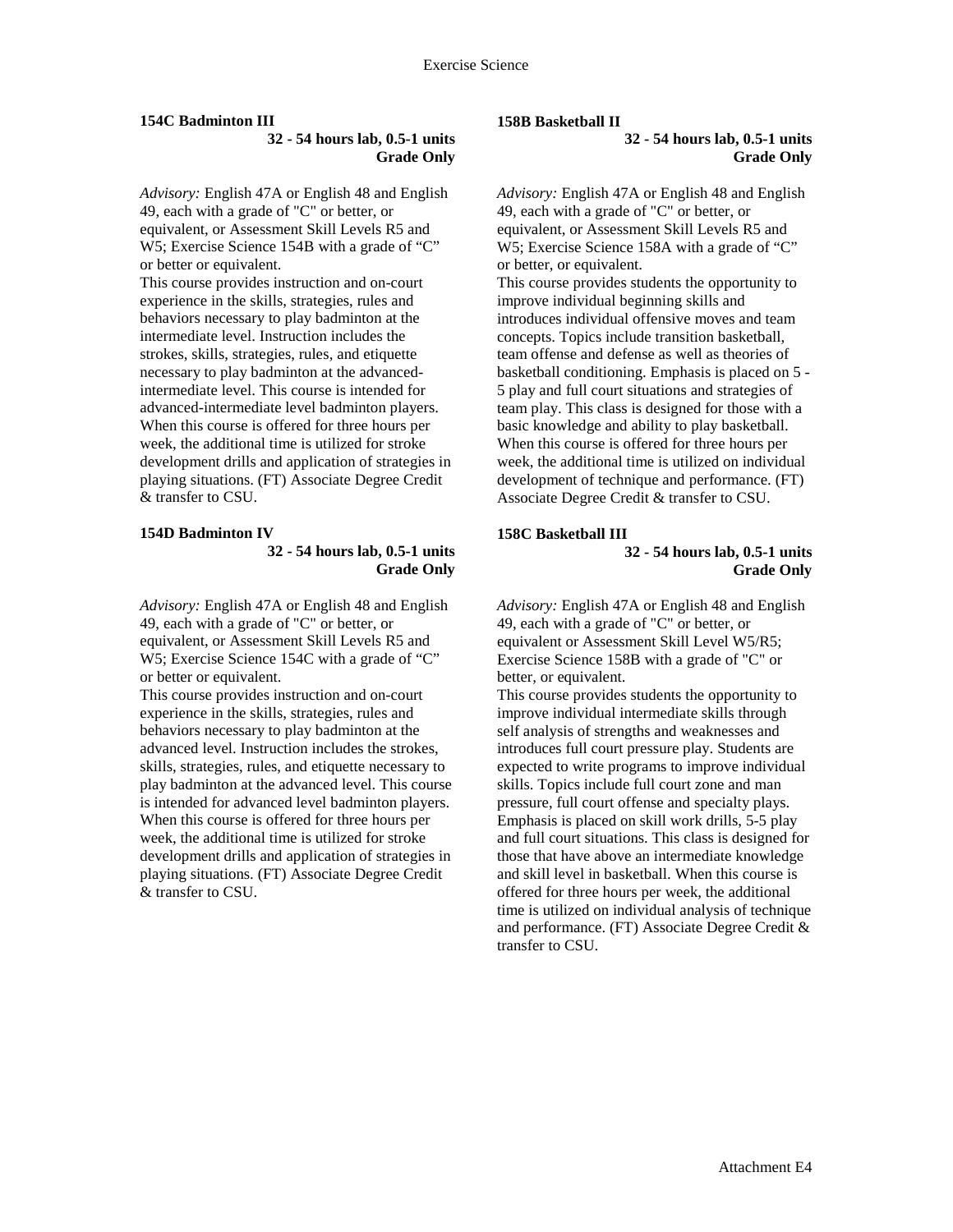#### **158D Basketball IV**

## **32 - 54 hours lab, 0.5-1 units Grade Only**

*Advisory:* English 47A or English 48 and English 49, each with a grade of "C" or better, or equivalent, or Assessment Skill Levels R5 and W5; Exercise Science 158C with a grade of "C" or better, or equivalent.

This course provides students the opportunity to develop technical skills necessary to coach the game of basketball and stresses the development of advanced skills and team play. Topics include analysis of team play, writing a practice plan, how to scout an opponent and evaluation of individual play. Emphasis is placed on skill work drills and full court tournament play. This class is designed for those that have an intermediate knowledge of basketball and possess an advanced skill level. When this course is offered for three hours per week, the additional time is utilized on individual analysis of technique and performance. (FT) Associate Degree Credit & transfer to CSU.

#### **176B Softball II**

## **32 - 54 hours lab, 0.5-1 units Grade Only**

*Advisory:* English 47A or English 48 and English 49, each with a grade of "C" or better, or equivalent, or Assessment Skill Levels R5 and W5; Exercise Science 176A with a grade of "C" or better, or equivalent.

This course provides instruction to continue the development of the beginning skills of throwing, catching, running, hitting, and rules of play of softball as well as individual and team skill development and strategies involved in competitive game situations. This course is intended for all students interested in softball. (FT) Associate Degree Credit & transfer to CSU.

#### **176C Softball III**

**32 - 54 hours lab, 0.5-1 units Grade Only** 

*Advisory:* English 47A or English 48 and English 49, each with a grade of "C" or better, or equivalent, or Assessment Skill Levels R5 and W5; Exercise Science 176B with a grade of "C" or better, or equivalent. This course provides instruction to develop the intermediate skills of throwing, catching, running, hitting, and rules of play of softball, as well as, individual and team skill development and strategies involved in competitive game situations. This course is intended for all students interested in softball. (FT) Associate Degree Credit & transfer to CSU.

#### **176D Softball IV**

#### **32 - 54 hours lab, 0.5-1 units Grade Only**

*Advisory:* English 47A or English 48 and English 49, each with a grade of "C" or better, or equivalent, or Assessment Skill Levels R5 and W5; Exercise Science 176C with a grade of "C" or better, or equivalent.

This course provides instruction to develop the advanced skills of throwing, catching, running, hitting and rules of play of softball, as well as, advanced individual and team skill development and strategies involved in competitive game situations. This course is intended for all students interested in softball. (FT) Associate Degree Credit & transfer to CSU.

#### **182B Volleyball II**

### **32 - 54 hours lab, 0.5-1 units Grade Only**

*Advisory:* English 47A or English 48 and English 49, each with a grade of "C" or better, or equivalent, or Assessment Skill Levels R5 and W5; Exercise Science 182A with a grade of "C" or better, or equivalent.

This course provides instruction and on-court experience in beginning skills, offensive and defensive strategies, rules and etiquette necessary to play volleyball. This course covers beginning skills utilized in game situations. When this course is offered for three hours per week, the additional time is utilized for skill development and court strategy. (FT) Associate Degree Credit & transfer to CSU.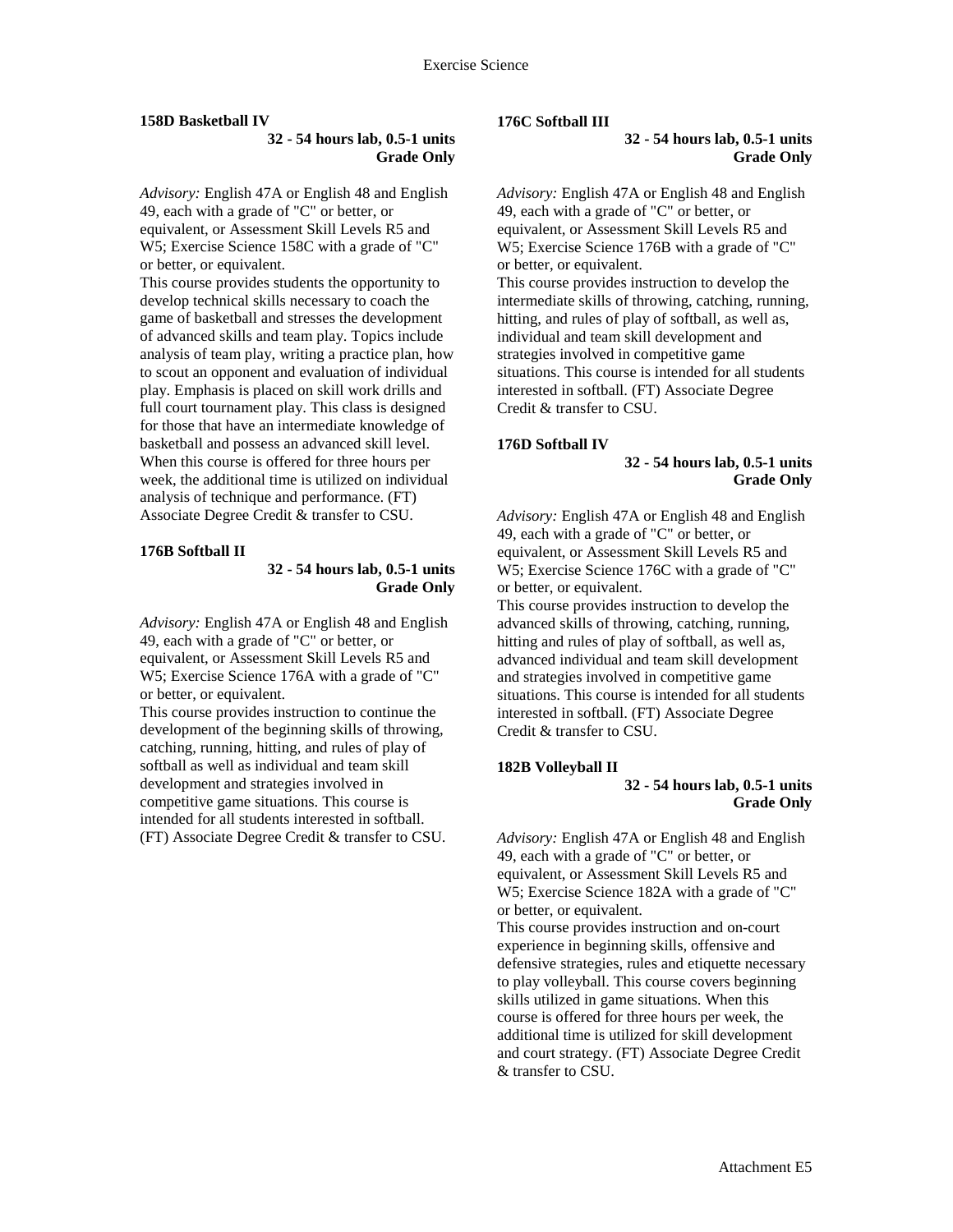## **182C Volleyball III**

## **32 - 54 hours lab, 0.5-1 units Grade Only**

*Advisory:* English 47A or English 48 and English 49, each with a grade of "C" or better, or equivalent, or Assessment Skill Levels R5 and W5; Exercise Science 182B with a grade of "C" or better, or equivalent. This third level of volleyball provides instruction and on-court experience in intermediate level skills, offensive and defensive strategies, rules and etiquette necessary to play volleyball. The course covers intermediate skills utilized in game situations. This course is intended for all students interested in playing volleyball and general physical fitness. When this course is offered for three hours per week, the additional time is utilized for skill development and court strategy. (FT) Associate Degree Credit & transfer to CSU.

## **182D Volleyball IV**

### **32 - 54 hours lab, 0.5-1 units Grade Only**

*Advisory:* English 47A or English 48 and English 49, each with a grade of "C" or better, or equivalent, or Assessment Skill Levels R5 and W5; Exercise Science 182C with a grade of "C" or better, or equivalent.

This fourth level of volleyball provides instruction and on-court experience in advanced skills, offensive and defensive strategies, rules and etiquette necessary to play volleyball. The course covers advanced skills utilized in game situations. This course is intended for all students interested in playing volleyball and general physical fitness. When this course is offered for three hours per week, the additional time is utilized for skill development and court strategy. (FT) Associate Degree Credit & transfer to CSU.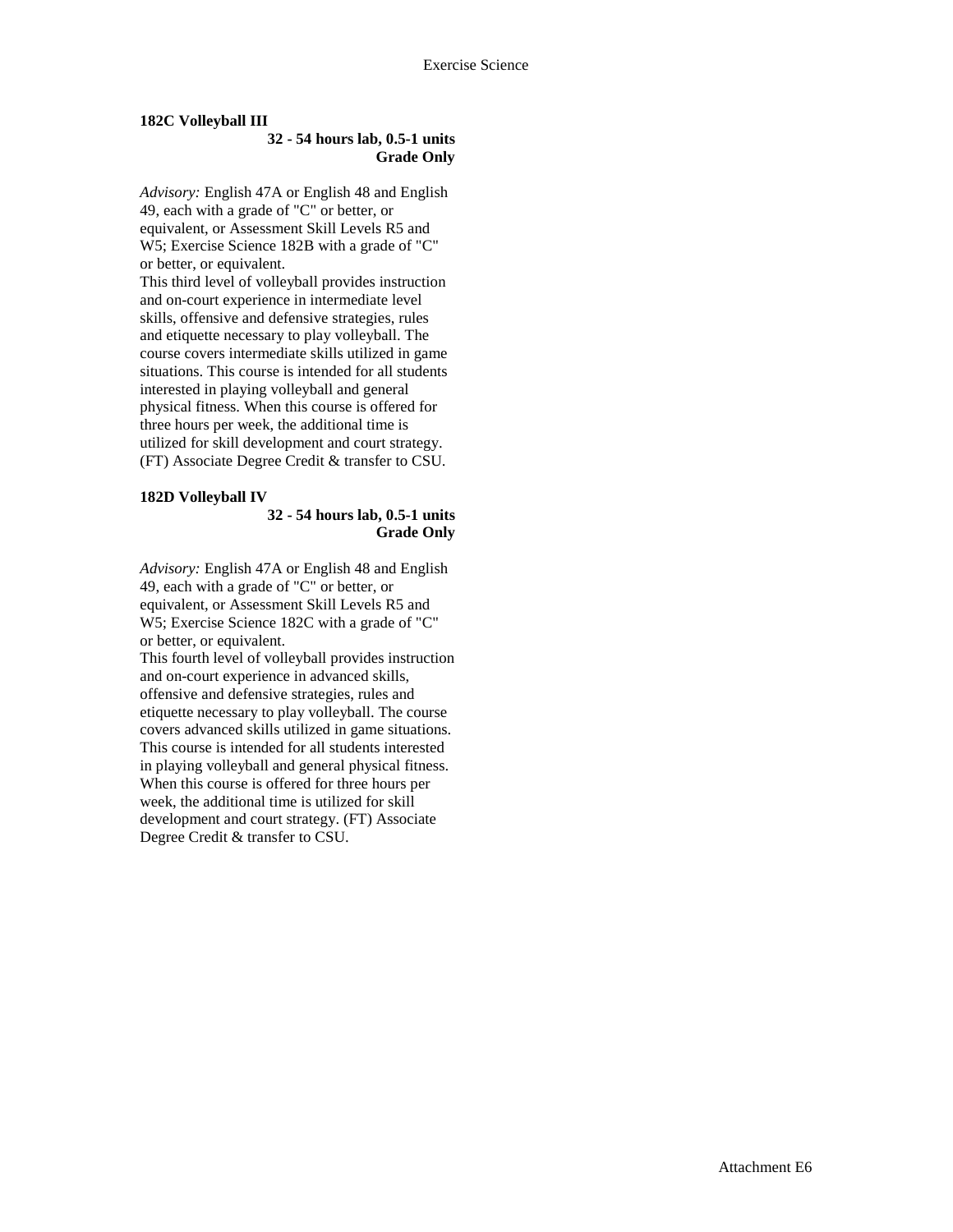Adoption of 15 new courses at Mesa College.

Proposed new courses at Mesa College:

### **160B Springboard Diving II 32 - 54 hours lab, 0.5-1 units Grade Only**

*Advisory:* English 47A or English 48 and English 49, each with a grade of "C" or better, or equivalent, or Assessment Skill Levels R5 and W5; Exercise Science 160A with a grade of "C" or better, or equivalent.

This course is the beginning level of springboard diving with progressive skill development in performing dives from five different categories. Standardized skill progressions are used for level two forward, backward, inward, reverse and twisting dives with a somersault. This course is intended for all students interested in springboard diving. (FT) Associate Degree Credit & transfer to CSU.

#### **160C Springboard Diving III 32 - 54 hours lab, 0.5-1 units Grade Only**

*Advisory:* English 47A or English 48 and English 49, each with a grade of "C" or better, or equivalent, or Assessment Skill Levels R5 and W5; Exercise Science 160B with a grade of "C" or better, or equivalent.

This course is the intermediate level of springboard diving with progressive skill development in performing dives from five different categories. Standardized skill progressions are used for intermediate level three forward, backward, inward, reverse and twisting dives with one and a half somersaults. This course is intended for all students interested in springboard diving. When this course is offered for three hours per week, the additional time is utilized on individual analysis of technique and performance. (FT) Associate Degree Credit & transfer to CSU.

### **160D Springboard Diving IV 32 - 54 hours lab, 0.5-1 units Grade Only**

*Advisory:* English 47A or English 48 and English 49, each with a grade of "C" or better, or equivalent, or Assessment Skill Levels R5 and W5; Exercise Science 160C with a grade of "C" or better, or equivalent.

This course is the advanced level of springboard diving with progressive skill development in performing dives from five different categories. Standardized skill progressions are used for level four forward, backward, inward, reverse and twisting dives with two and a half to three and a half somersaults. This course is intended for all students interested in springboard diving. (FT) Associate Degree Credit & transfer to CSU.

#### **162B Fencing II**

## **32 - 54 hours lab, 0.5-1 units Grade Only**

*Advisory:* English 47A or English 48 and English 49, each with a grade of "C" or better, or equivalent, or Assessment Skill Levels R5 and W5; Exercise Science 162A with a grade of "C" or better, or equivalent.

This course is the second level of Fencing emphasizing beginning techniques of fencing with French foil. Simple and compound attacks, secondary attacks, counter attacks, circular parries and bouting are stressed in this class. Judging and directing of bouts are taught and implemented in the form of tournament matches. This course is intended for students interested in a lifetime sport, rich in tradition and gamesmanship. (FT) Associate Degree Credit & transfer to CSU.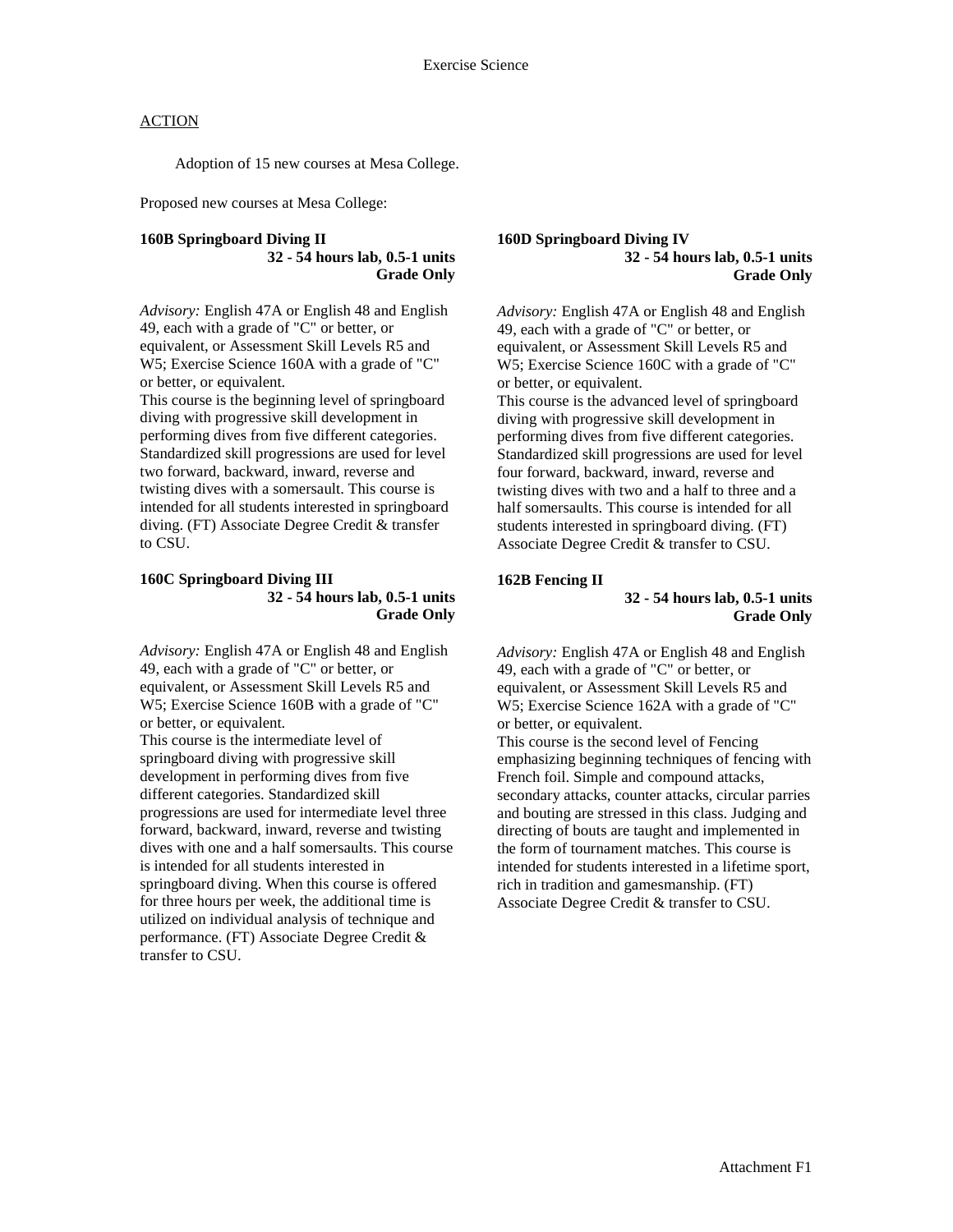## **162C Fencing III**

## **32 - 54 hours lab, 0.5-1 units Grade Only**

*Advisory:* English 47A or English 48 and English 49, each with a grade of "C" or better, or equivalent, or Assessment Skill Levels R5 and W5; Exercise Science 162B with a grade of "C" or better, or equivalent.

This course presents the intermediate techniques of fencing with French foil. Techniques such as inverse retreats and attacks and beats and disengage, and rules are covered. Judging and directing of bouts are taught and implemented in the form of tournament matches. Fencing etiquette and proper technique are stressed. This course is intended for students interested in a lifetime sport, rich in tradition and gamesmanship. (FT) Associate Degree Credit & transfer to CSU.

#### **162D Fencing IV**

## **32 - 54 hours lab, 0.5-1 units Grade Only**

*Advisory:* English 47A or English 48 and English 49, each with a grade of "C" or better, or equivalent, or Assessment Skill Levels R5 and W5; Exercise Science 162C with a grade of "C" or better, or equivalent.

This course provides advanced technical and tactical instruction with the epee fencing blade. Footwork, advanced skill techniques and epee tournaments are covered. Tactical strategies for foil vs. epee fencing are analyzed and implemented into daily practice. This course is intended for students interested in a lifetime sport, rich in tradition and gamesmanship. (FT) Associate Degree Credit & transfer to CSU.

#### **164B Football II**

#### **32 - 54 hours lab, 0.5-1 units Grade Only**

*Advisory:* English 47A or English 48 and English 49, each with a grade of "C" or better, or equivalent, or Assessment Skill Levels R5 and W5; Exercise Science 164A with a grade of "C" or better, or equivalent. This second level of football explores the beginning skills and techniques for team play including blocking, tackling, passing, catching, running, and offensive and defensive positioning at the intermediate level. Team skills as well as game strategies are covered. This course is intended for all students interested in playing the game of football. (FT) Associate Degree Credit & transfer to CSU.

#### **164C Football III**

## **32 - 54 hours lab, 0.5-1 units Grade Only**

*Advisory:* English 47A or English 48 and English 49, each with a grade of "C" or better, or equivalent, or Assessment Skill Levels R5 and W5; Exercise Science 164B with a grade of "C" or better, or equivalent.

This third level of football explores the intermediate skills and techniques for team play including blocking, tackling, passing, catching, running, and offensive and defensive positioning at the intermediate-level. Team skills as well as game strategies are covered. This course is intended for all students interested in playing the game of football. (FT) Associate Degree Credit & transfer to CSU.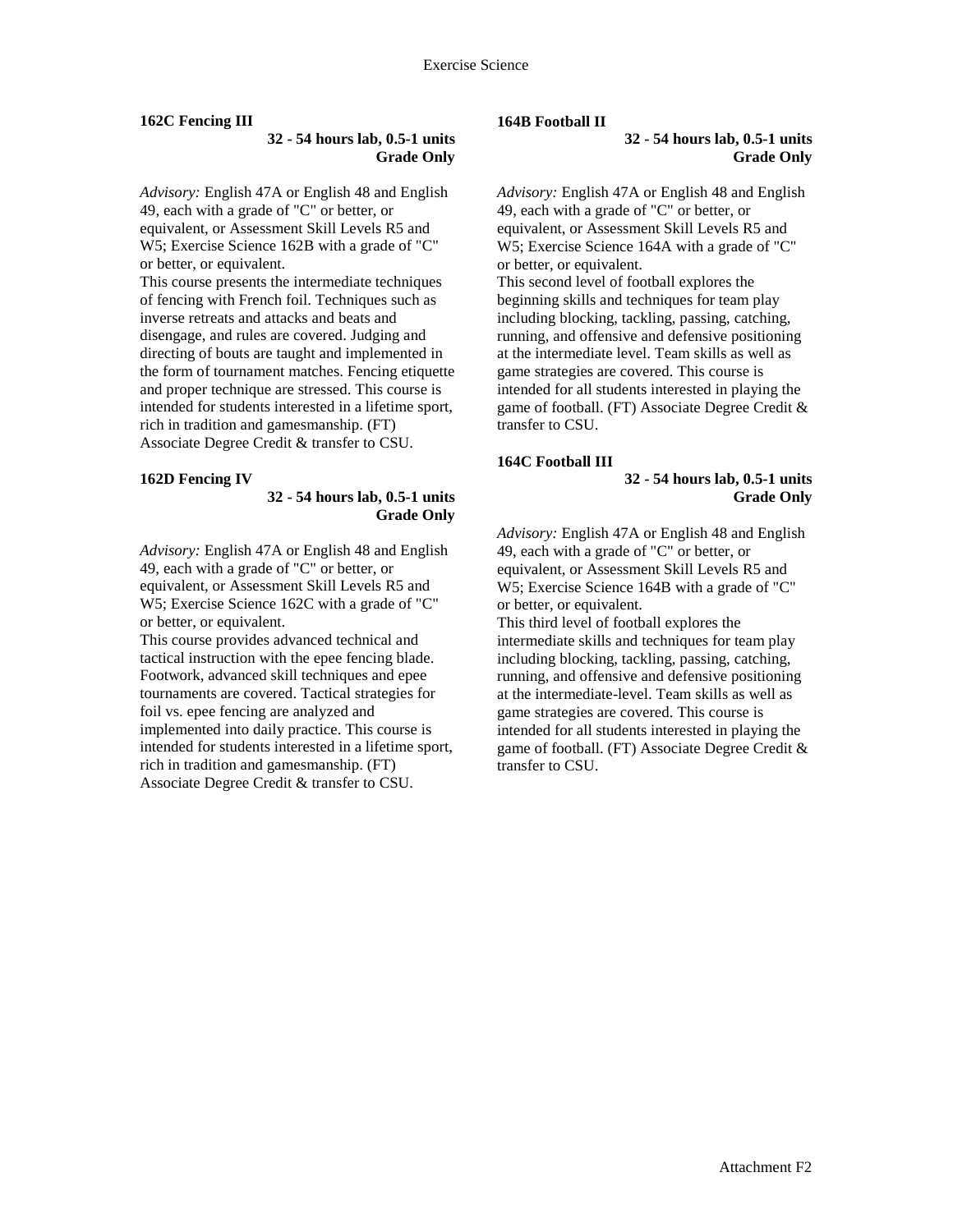## **164D Football IV**

## **32 - 54 hours lab, 0.5-1 units Grade Only**

*Advisory:* English 47A or English 48 and English 49, each with a grade of "C" or better, or equivalent, or Assessment Skill Levels R5 and W5; Exercise Science 164C with a grade of "C" or better, or equivalent. This fourth level of football explores the advanced skills and techniques for team play including blocking, tackling, passing, catching, running, and offensive and defensive positioning at the advanced level. Team skills as well as game strategies are covered. This course is intended for all students interested in playing the game of football. (FT) Associate Degree Credit & transfer to CSU.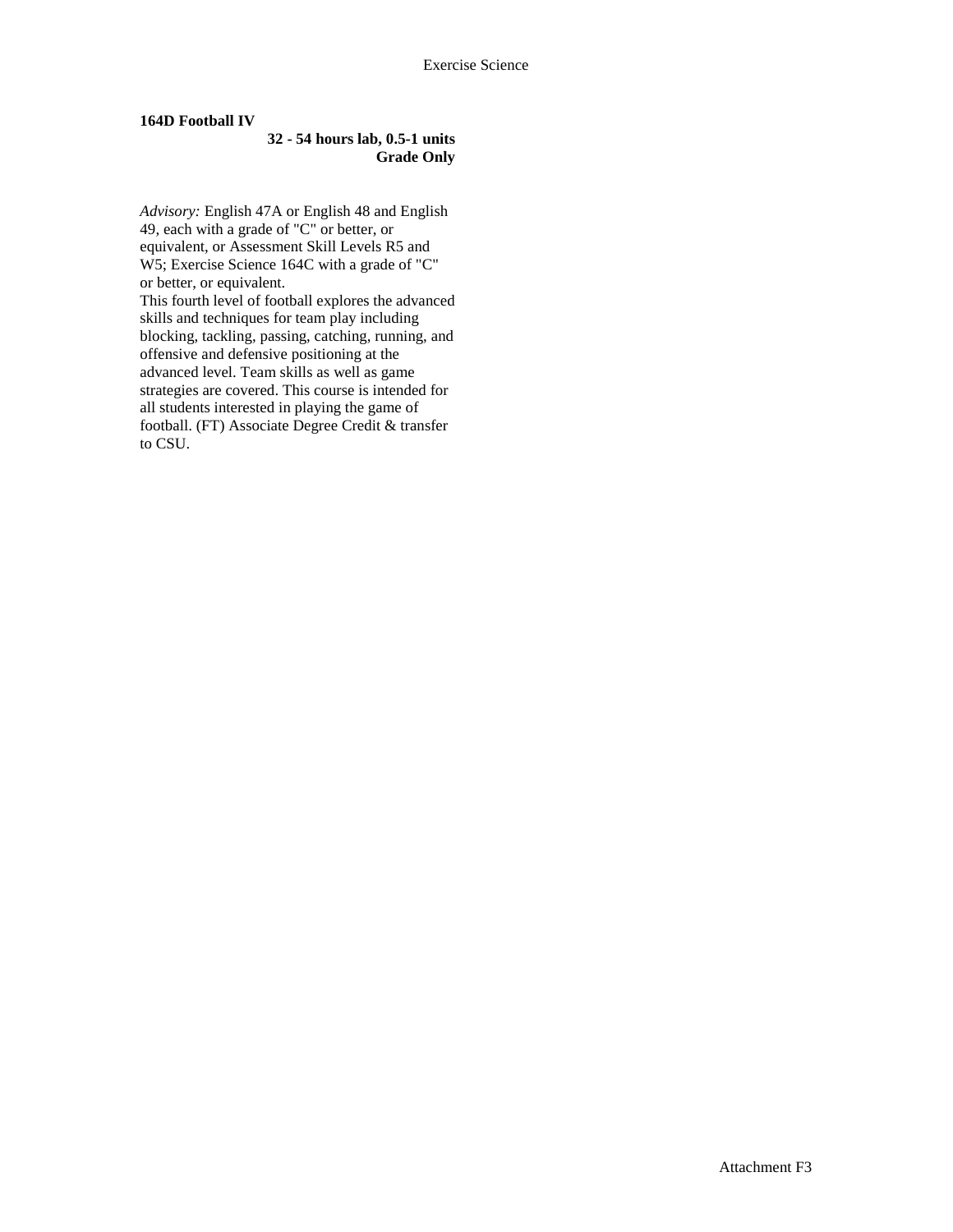#### **168B Men's Gymnastics II 32 - 54 hours lab, 0.5-1 units Grade Only**

*Advisory:* English 47A or English 48 and English 49, each with a grade of "C" or better, or equivalent, or Assessment Skill Levels R5 and W5; Exercise Science 168A with a grade of "C" or better, or equivalent. This course is the second, beginning level of men's gymnastics with progressive skill

development in performing routines for floor exercise, parallel bars, horizontal bar, vaulting, still rings and pommel horse. Emphasis is placed on gymnastics vocabulary, safety, injury prevention, balance and body alignment. This course is intended for all students interested in men's gymnastics. (FT) Associate Degree Credit & transfer to CSU.

#### **168C Men's Gymnastics III 32 - 54 hours lab, 0.5-1 units Grade Only**

*Advisory:* English 47A or English 48 and English 49, each with a grade of "C" or better, or equivalent, or Assessment Skill Levels R5 and W5; Exercise Science 168B with a grade of "C" or better, or equivalent.

This course is the third, intermediate level of men's gymnastics with progressive skill development in performing routines for floor exercise, parallel bars, horizontal bar, vaulting, still rings and pommel horse. Emphasis is placed on gymnastics vocabulary, safety, injury prevention, balance and body alignment. This course is intended for all students interested in men's gymnastics. (FT) Associate Degree Credit & transfer to CSU.

#### **168D Men's Gymnastics IV 32 - 54 hours lab, 0.5-1 units**

**Grade Only**

*Advisory:* English 47A or English 48 and English 49, each with a grade of "C" or better, or equivalent, or Assessment Skill Levels R5 and W5; Exercise Science 168C with a grade of "C" or better, or equivalent. This course is the forth, advanced-level of men's gymnastics with progressive skill development in performing routines for floor exercise, parallel bars, horizontal bar, vaulting, still rings and pommel horse. Emphasis is placed on gymnastics vocabulary, safety, injury prevention, balance and body alignment. This course is intended for all students interested in men's gymnastics. (FT) Associate Degree Credit & transfer to CSU.

### **170B Women's Gymnastics II 32 - 54 hours lab, 0.5-1 units Grade Only**

*Advisory:* English 47A or English 48 and English 49, each with a grade of "C" or better, or equivalent, or Assessment Skill Levels R5 and W5; Exercise Science 170A with a grade of "C" or better, or equivalent.

This course is the second, beginning level of women's gymnastics with progressive skill development in performing routines for floor exercise, uneven parallel bars, balance beam, and vault. Emphasis is placed on gymnastics vocabulary, safety, injury prevention, balance and body alignment. This course is intended for all students interested in women's gymnastics. (FT) Associate Degree Credit & transfer to CSU.

#### **170C Women's Gymnastics III 32 - 54 hours lab, 0.5-1 units Grade Only**

*Advisory:* English 47A or English 48 and English 49, each with a grade of "C" or better, or equivalent, or Assessment Skill Levels R5 and W5; Exercise Science 170B with a grade of "C" or better, or equivalent.

This course is an intermediate level of women's gymnastics with progressive skill development in performing routines for floor exercise, uneven parallel bars, balance beam, and vault. Emphasis is placed on gymnastics vocabulary, safety, injury prevention, balance and body alignment. This course is intended for all students interested in women's gymnastics. (FT) Associate Degree Credit & transfer to CSU.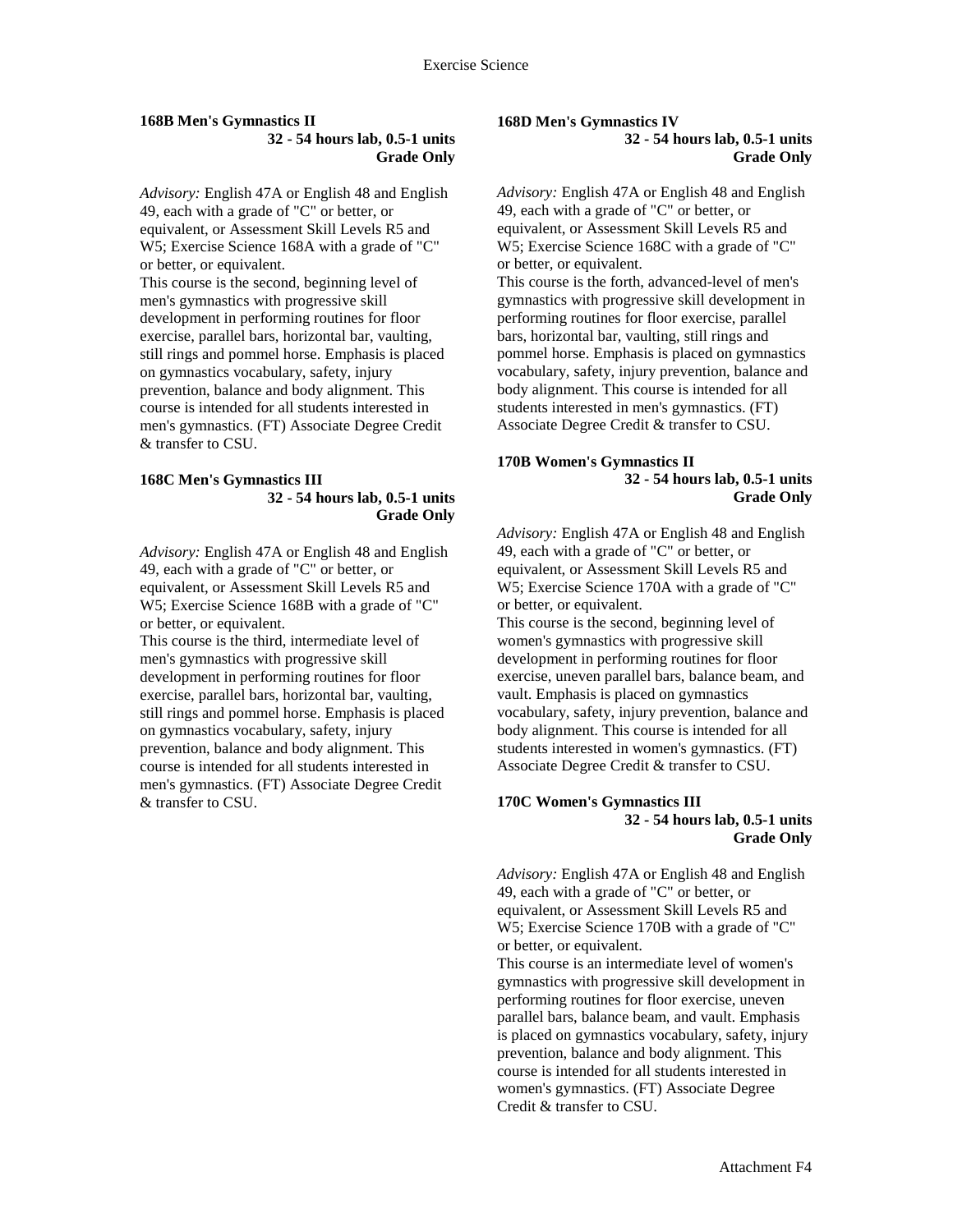## **170D Women's Gymnastics IV 32 - 54 hours lab, 0.5-1 units Grade Only**

*Advisory:* English 47A or English 48 and English 49, each with a grade of "C" or better, or equivalent, or Assessment Skill Levels R5 and W5; Exercise Science 170C with a grade of "C" or better, or equivalent.

This course is an advanced level of women's gymnastics with progressive skill development in performing routines for floor exercise, uneven parallel bars, balance beam, and vault. Emphasis is placed on gymnastics vocabulary, safety, injury prevention, balance and body alignment. This course is intended for all students interested in women's gymnastics. (FT) Associate Degree Credit & transfer to CSU.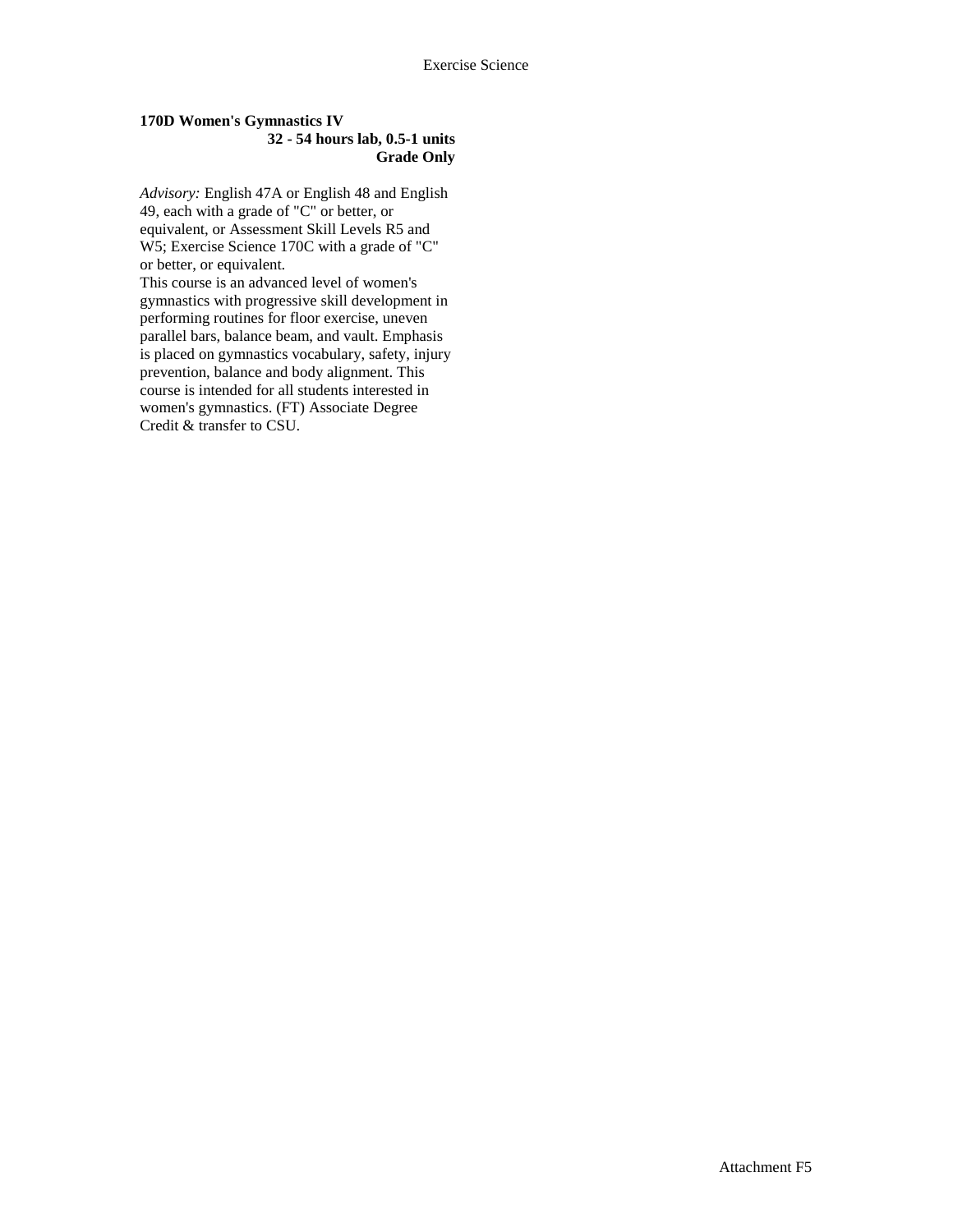Adoption of six new courses at Mesa and Miramar College.

Proposed new courses at Mesa and Miramar College:

# **114B Aquatic Fitness II**

**32 - 54 hours lab, 0.5-1 units Grade Only** 

*Advisory:* English 47A or English 48 and English 49, each with a grade of "C" or better, or equivalent, or Assessment Skill Levels R5 and W5; Exercise Science 114A with a grade of "C" or better, or equivalent.

This course is the second in a series of aquatic fitness courses. This course provides instruction and conditioning for various beginning level aquatic activities. Topics include beginning personal aquatic workout design and implementation, aquatic interval training, heart rate monitoring, using a pace clock, and safety concerns and techniques. This course is intended for those starting at a beginning level of cardiovascular fitness. When this course is offered for three hours per week, the additional time is utilized for skill development and increased cardiovascular conditioning. (FT) Associate Degree Credit & transfer to CSU.

#### **114C Aquatic Fitness III 32 - 54 hours lab, 0.5-1 units Grade Only**

*Advisory:* English 47A or English 48 and English 49, each with a grade of "C" or better, or equivalent, or Assessment Skill Levels R5 and W5; Exercise Science 114B with a grade of "C" or better, or equivalent.

This course is the third in a series of aquatic fitness courses. This course provides instruction and conditioning for various intermediate level aquatic activities. Topics include analysis of personal health and lifestyle, intermediate level workout design, goal setting and motivation, body specific training for an aquatic environment, individual aquatic activities, and intermediate training types and safety concerns. This course is intended for those starting at an intermediate level of cardiovascular fitness. When this course is offered for three hours per week, the additional time is utilized for skill development and increased cardiovascular conditioning. (FT) Associate Degree Credit & transfer to CSU.

#### **114D Aquatic Fitness IV 32 - 54 hours lab, 0.5-1 units Grade Only**

*Advisory:* English 47A or English 48 and English 49, each with a grade of "C" or better, or equivalent, or Assessment Skill Levels R5 and W5; Exercise Science 114C with a grade of "C" or better, or better or equivalent. This course is the fourth in a series of aquatic fitness courses. This course provides instruction and conditioning for various advanced aquatic activities. Topics include components of aquatic fitness, advanced workout design, aquatic training for specific races, strokes and events, aquatic training with advanced equipment, advanced aquatic conditioning terminology and nutrition and hydration principles. This course is intended for those starting at an advanced level of cardiovascular fitness. When this course is offered for three hours per week, the additional time is utilized for skill development and increased cardiovascular conditioning. (FT) Associate Degree Credit & transfer to CSU.

#### **184B Water Polo II**

**32 - 54 hours lab, 0.5-1 units Grade Only** 

*Advisory:* English 47A or English 48 and English 49, each with a grade of "C" or better, or equivalent, or Assessment Skill Levels R5 and W5; Exercise Science 184A with a grade of "C" or better, or equivalent. This course provides introductory level students

with beginning level knowledge and practice in the sport of water polo. Emphasis is placed on beginning level water polo techniques and skills, including picking up a ball in the water, passing, receiving, shooting, dribbling, and playing in a game. Other topics include beginning level offensive and defensive positioning and movements; team strategies; and rules of play. This course is the second in a series of four water polo courses. It is intended for students interested in the sport of water polo. (FT) Associate Degree Credit & transfer to CSU.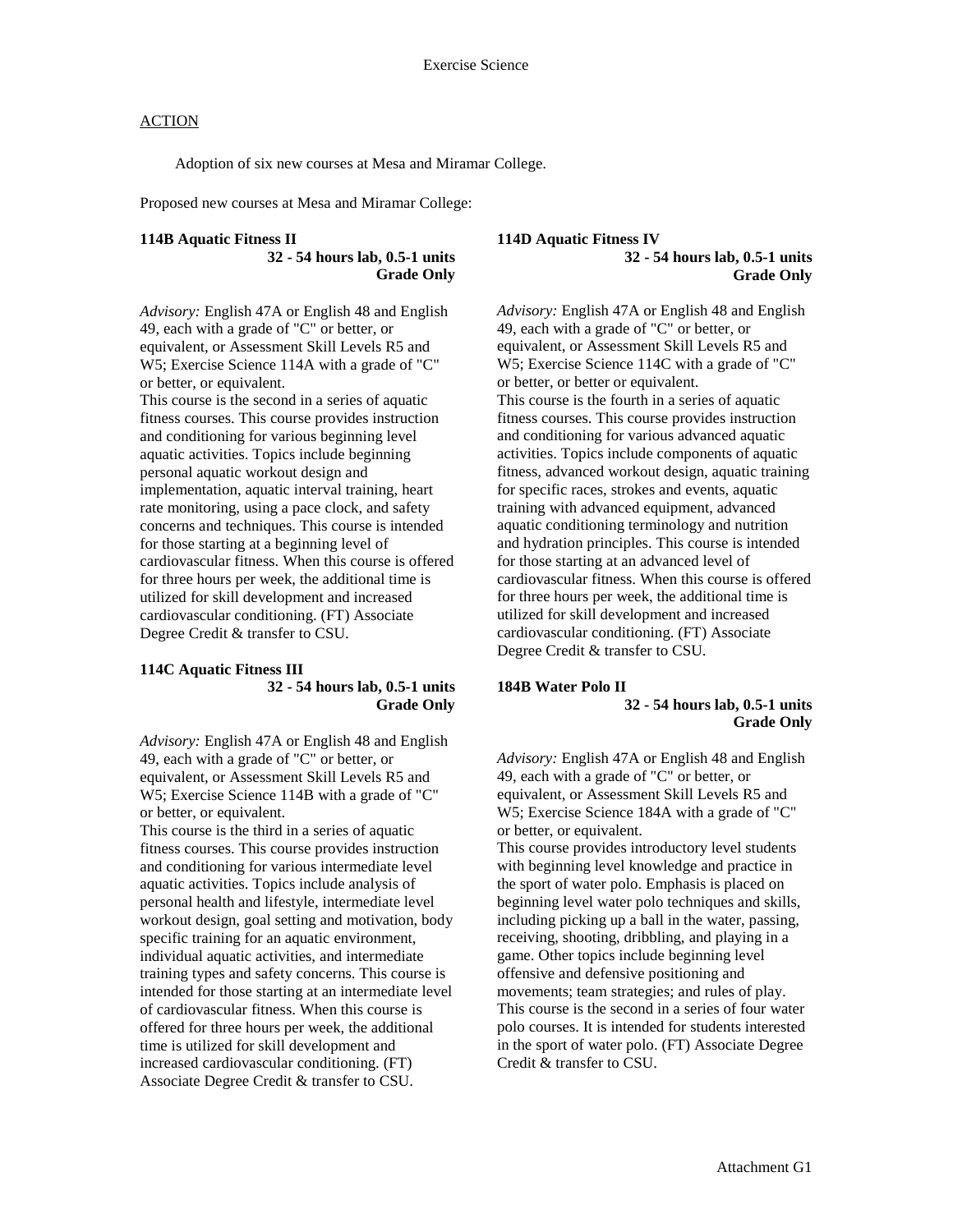#### **184C Water Polo III**

## **32 - 54 hours lab, 0.5-1 units Grade Only**

*Advisory:* English 47A or English 48 and English 49, each with a grade of "C" or better, or equivalent, or Assessment Skill Levels R5 and W5; Exercise Science 184B with a grade of "C" or better, or equivalent. This course provides beginning level students with intermediate level knowledge and practice in the sport of water polo. Emphasis is placed on intermediate level water polo techniques and skills, including picking up a ball in the water, passing, receiving, shooting, dribbling, and playing in a game. Other topics include intermediate level offensive and defensive positioning and movements; team strategies; and

rules of play. This course is the third in a series of four water polo courses. It is intended for students who have been playing water polo for more than 6 months. (FT) Associate Degree Credit & transfer to CSU.

### **184D Water Polo IV 32 - 54 hours lab, 0.5-1 units Grade Only**

*Advisory:* English 47A or English 48 and English 49, each with a grade of "C" or better, or equivalent, or Assessment Skill Levels R5 and W5; Exercise Science 184C with a grade of "C" or better, or equivalent.

This course provides intermediate level students with advanced level knowledge and practice in the sport of water polo. Emphasis is placed on advanced level water polo techniques and skills, including passing, receiving, shooting, dribbling, and playing in a game. Other topics include advanced level offensive and defensive positioning and movements; team strategies; and rules of play. This course is the fourth in a series of four water polo courses. It is intended for students who have been playing water polo for more than 12 months. (FT) Associate Degree Credit & transfer to CSU.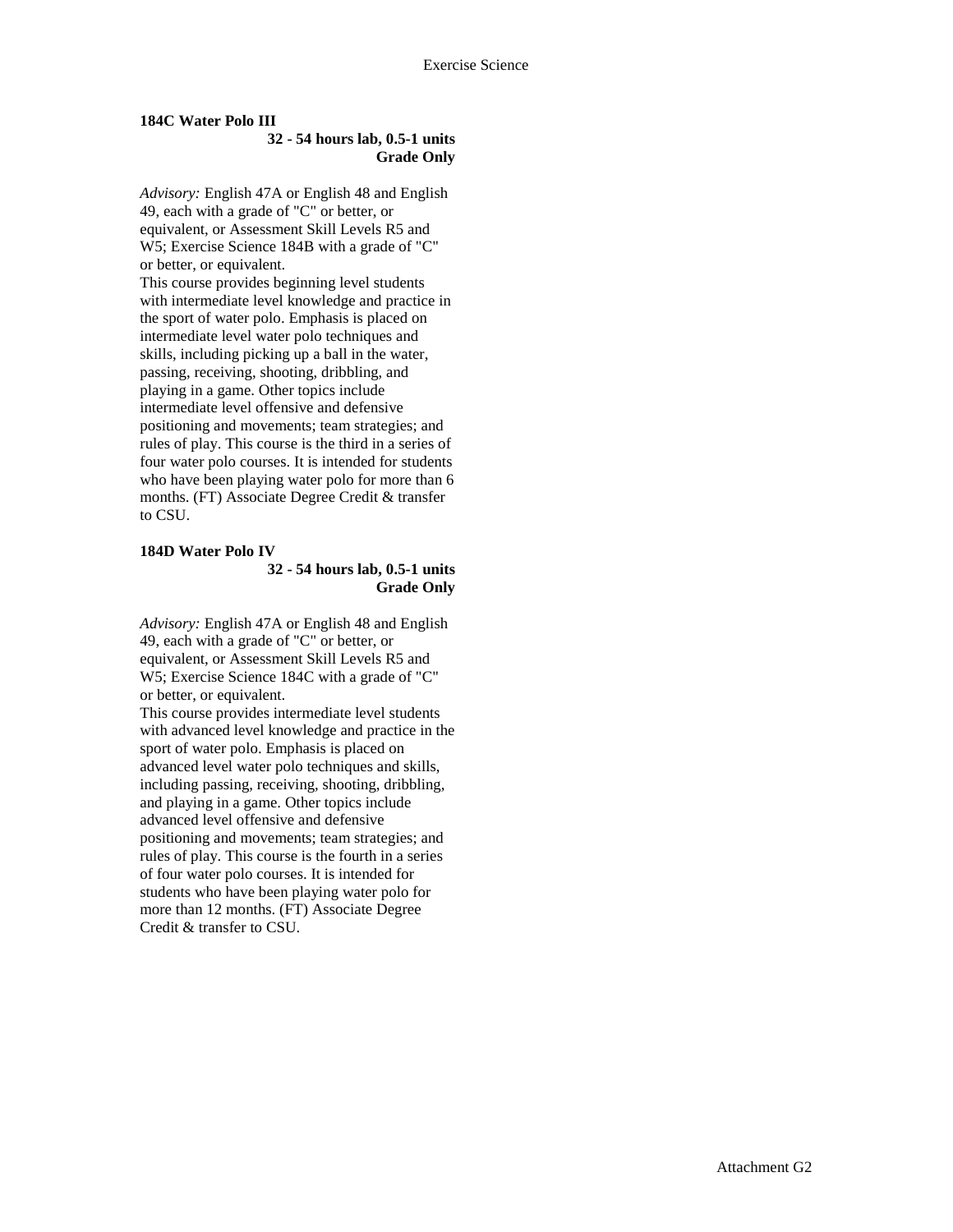Adoption of a new course at Miramar College.

Proposed new course at Miramar College:

## **289 Injury Care and Prevention for Personal Trainers**

**32 - 36 hours lecture, 2 units Grade Only** 

*Advisory:* English 47A or English 48 and English 49, each with a grade of "C" or better, or equivalent, or Assessment Skill Levels R5 and W5.

*Limitation on Enrollment:* This course is not open to students with previous credit for Physical Education 242, Physical Education 242B or Exercise Science 242B.

This course covers common acute and chronic injuries encountered by personal trainers. Topics include basic first aid, injury care and prevention and exercise modification. This course is designed for students in the Fitness Specialist Certificate Program. (FT) Associate Degree Credit & transfer to CSU.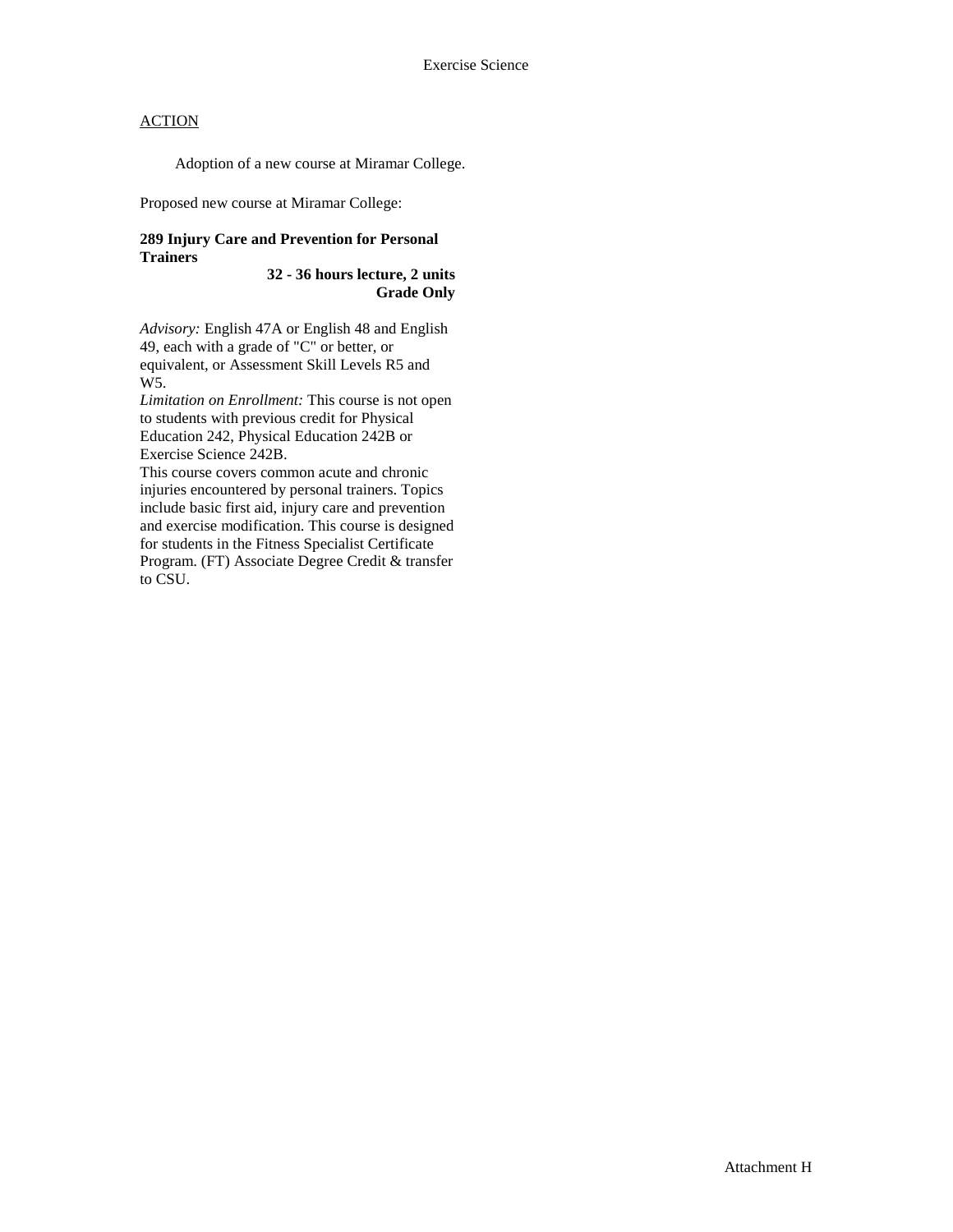Adoption of a program revision at City College.

Proposed program revision at City College:

# **Certificate of Performance School Age Child Care**

| <b>Courses Required for the Major:</b><br>Units<br>CHIL 100 Introduction to Child Development or<br>CHIL 101 Human Growth and Development3 |
|--------------------------------------------------------------------------------------------------------------------------------------------|
| CHIL 152 School Age Program Planning 3                                                                                                     |
| Select two courses six units from the                                                                                                      |
| Units<br>following:                                                                                                                        |
| <b>CHIL 185 Computer Usage with Young</b>                                                                                                  |
|                                                                                                                                            |
| EDUC 200 Teaching as a Profession and                                                                                                      |
| <b>EDUC 203 Service Learning for Prospective</b>                                                                                           |
|                                                                                                                                            |
| EXSC 240 Physical Education in the Elementary                                                                                              |
|                                                                                                                                            |
| MATH 210A Concepts of Elementary School                                                                                                    |
|                                                                                                                                            |
| MUSI 110 Music for Elementary School                                                                                                       |
|                                                                                                                                            |
| PHYE 240 Physical Education in the Elementary                                                                                              |

Schools............................................................3

**Total Units = 12**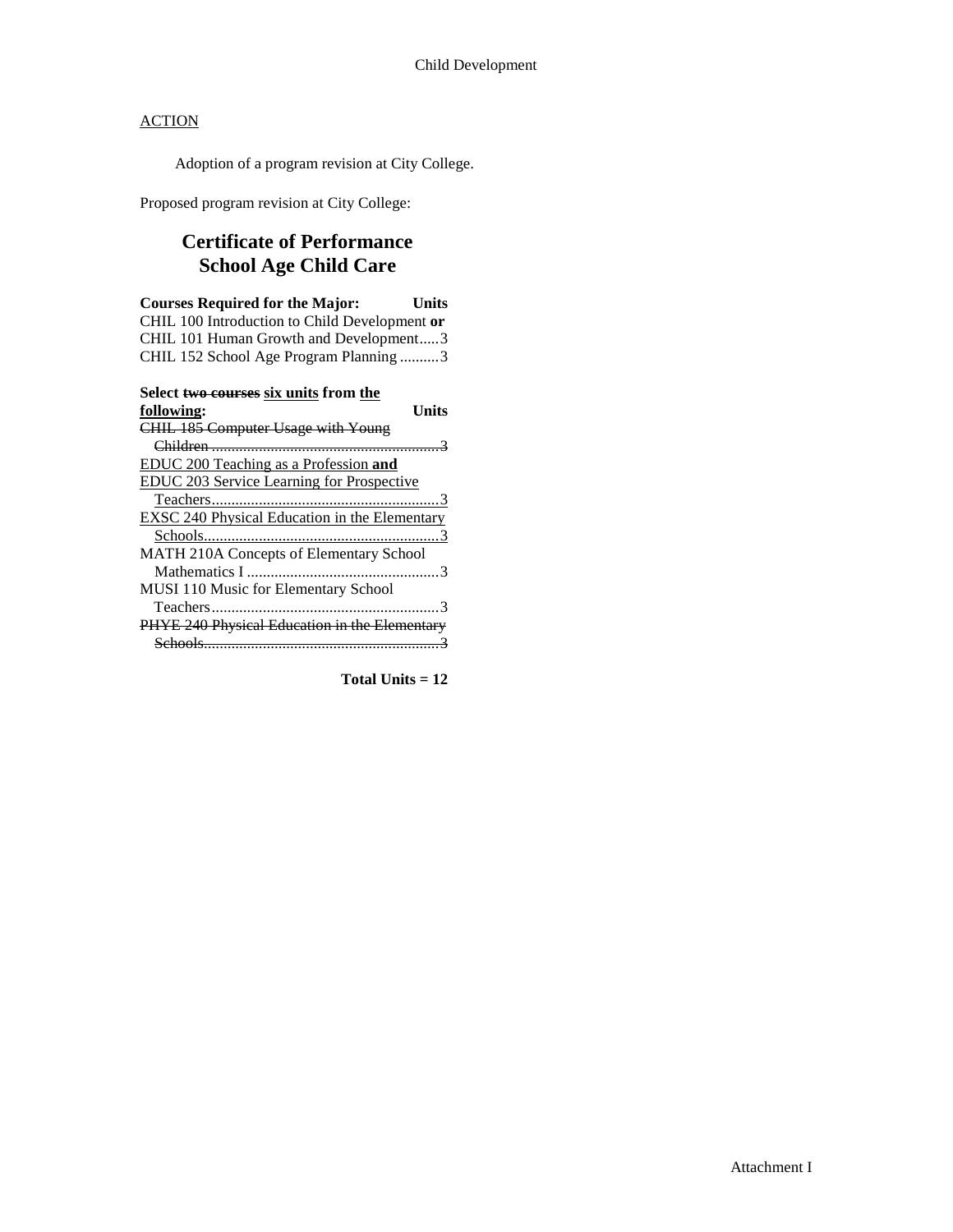Adoption of a program revision at Mesa College.

Proposed program revision at Mesa College:

# **Certificate of Achievement Master Teacher**

| <b>Courses Required for the Major:</b><br><b>Units</b> |  |
|--------------------------------------------------------|--|
| CHIL 101 Human Growth and Development3                 |  |
| CHIL 111 Curriculum: Music/Motor Skills 3              |  |
|                                                        |  |
| CHIL 131 Curriculum: Language/Science 3                |  |
| CHIL 141 The Child, Family and Community3              |  |
|                                                        |  |
| CHIL 180 Nutrition, Health and Safety for              |  |
|                                                        |  |
| CHIL 215 Adult Supervision and Mentoring in            |  |
|                                                        |  |
| CHIL 275 Supervised Field Study1-3                     |  |

|  | <b>AND - Select one of the following three options</b> |  |
|--|--------------------------------------------------------|--|
|  | that is NOT part of your Specialization (see           |  |

| <b>Specializations listed below) to complete the</b> |
|------------------------------------------------------|
| minimum 24 unit core requirement: Units              |
| <b>CHIL 160 Observing and Understanding</b>          |
| Children and                                         |
| CHIL 161 Observations and Issues in Child            |
| Development or                                       |
| CHIL 165 Children With Special Needs or              |
| CHIL 175 Infant Toddler Growth and                   |
|                                                      |
| CHIL 215 Adult Supervision and Mentoring in          |
|                                                      |
| CHIL 270 Work Experience or                          |
| CHIL 275 Supervised Field Study2 4                   |

| AND - Select one of the following                      |
|--------------------------------------------------------|
| <b>Specializations for a total of 6-7 units:</b> Units |
| <b>Guiding Young Children</b>                          |
| CHIL 160 Observing and Understanding                   |
|                                                        |
| CHIL 161 Observations and Issues in Child              |
|                                                        |
| CHIL 162 Observing and Guiding Child                   |
| <b>Reparies</b>                                        |

## **OR Family Life**

| <b>CHIL 160 Observing and Understanding</b>      |  |
|--------------------------------------------------|--|
|                                                  |  |
| <b>CHIL 161 Observations and Issues in Child</b> |  |
|                                                  |  |
|                                                  |  |
| CHIL 188 Violence in the Lives of Children and   |  |

| <b>Select one of the following Specializations:</b>  |
|------------------------------------------------------|
| <b>Guiding Young Children/Family Life Units</b>      |
| <b>CHIL 160 Observing and Understanding Children</b> |
| and                                                  |
| CHIL 161 Observations and Issues in Child            |
|                                                      |
|                                                      |
| <b>Units</b><br><b>OR</b> - Special Needs            |
| CHIL 165 Children With Special Needs and             |
|                                                      |
|                                                      |
| OR - Infant/Toddler<br>Units                         |
| CHIL 175 Infant-Toddler Growth and                   |
| Development and                                      |
| CHIL 176 Principles of Infant/Toddler                |
|                                                      |
|                                                      |
| OR - School Age --<br><u>Units</u>                   |
| CHIL 152 School Age Program Planning and             |
| Computer Usage with Young Children or                |
| <b>MATH 210A Concepts of Elementary School</b>       |
| Mathematics Lor                                      |
| <b>MUSI 110 Music for Elementary School</b>          |
| Teachers or                                          |
| PHYE 240 Physical Education in the Elementary        |
|                                                      |

**Total Units = 35-39 29-33**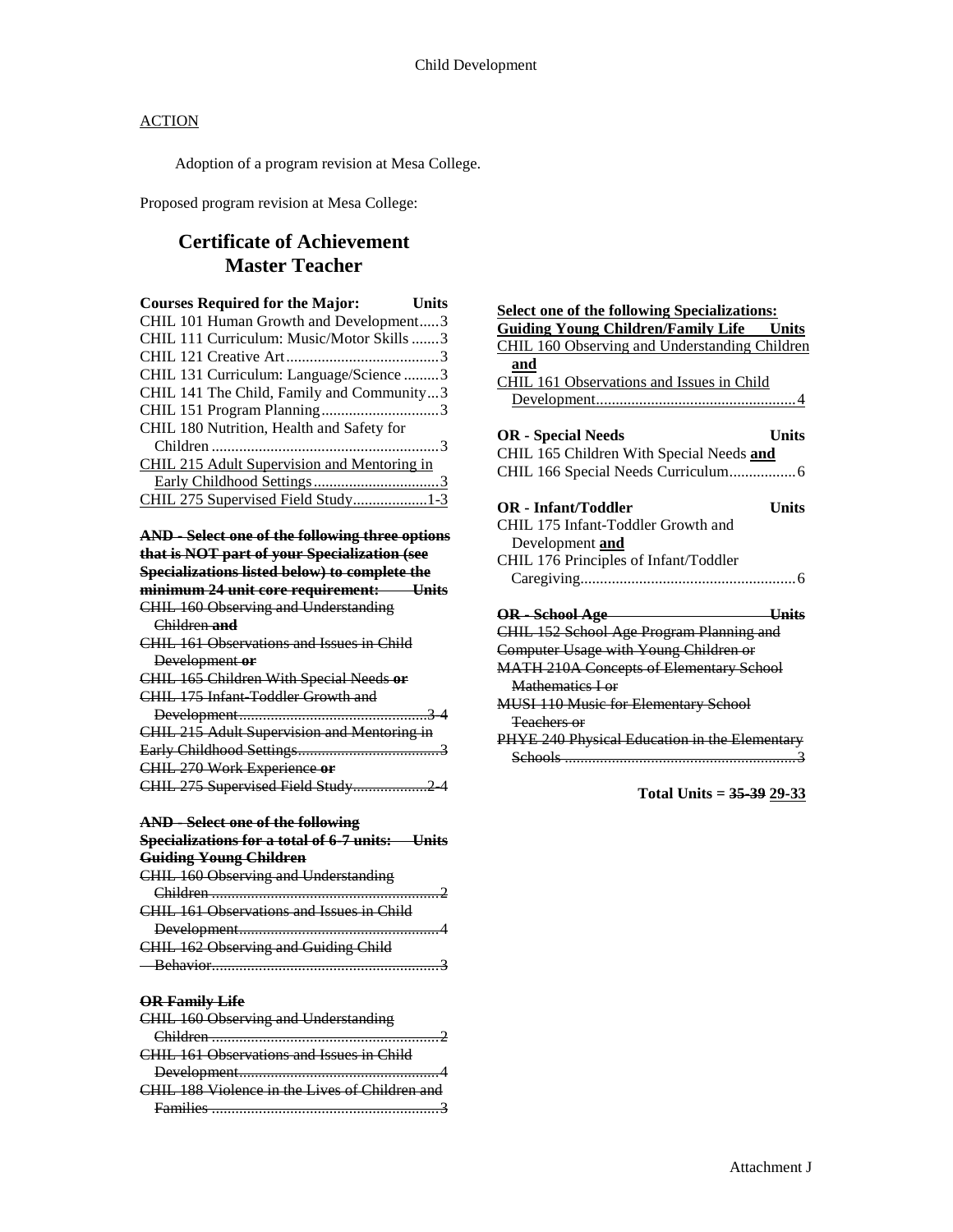Adoption of a program revision at City College.

Proposed program revision at City College:

# **Associate in Arts Degree Liberal Arts and Sciences with an Emphasis in Elementary (Multiple Subject) Teaching Preparation**

| Students should complete a minimum of 33               |
|--------------------------------------------------------|
| units in Elementary (Multiple                          |
| <b>Subject)Teaching Preparation courses:</b>           |
| <b>Courses Required for the Major:</b><br><b>Units</b> |
| AMSL 116 American Sign Language Level II4              |
| ARAB 102 Second Course in Arabic 5                     |
|                                                        |
| BIOL 107 General Biology-Lecture and                   |
|                                                        |
| BIOL 210A Introduction to the Biological               |
|                                                        |
| BLAS 140A History of the U.S., Black                   |
|                                                        |
| BLAS 140B History of the U.S, Black                    |
|                                                        |
| CHIC 141A United States History from a                 |
|                                                        |
| CHIC 141B United States History from a                 |
|                                                        |
| CHIL 101 Human Growth and Development3                 |
| COMS 103 Oral Communication3                           |
| COMS 135 Interpersonal Communication 3                 |
|                                                        |
| COMS 170 Small Group Communication3                    |
| DANC 181 History of Dance 3                            |
| DRAM 103 Acting for Non-majors 3                       |
| DRAM 105 Introduction to Dramatic Arts3                |
| EDUC 200 Teaching as a Profession2                     |
| EDUC 203 Service Learning for Prospective              |
|                                                        |
| ENGL 101 Reading and Composition3                      |
| ENGL 105 Composition and Literature 3                  |
| ENGL 205 Critical Thinking and Intermediate            |
|                                                        |
| ENGL 208 Introduction to Literature3                   |
| ENGL 220 Masterpieces of World Literature I:           |
|                                                        |
| ENGL 221 Masterpieces of World Literature II:          |
|                                                        |
| <b>EXSC 240 Physical Education in the Elementary</b>   |
|                                                        |
| FREN 102 Second Course in French5                      |
| GEOG 104 World Regional Geography3                     |

| GEOL 101 Physical Geology Laboratory  1       |  |
|-----------------------------------------------|--|
|                                               |  |
| GERM 102 Second Course in German5             |  |
| HEAL 195 Health Education For Teachers2       |  |
|                                               |  |
|                                               |  |
| HIST 109 History of the United States I 3     |  |
| HIST 110 History of the United States II 3    |  |
| HUMA 106 World Religions 3                    |  |
| ITAL 102 Second Course in Italian5            |  |
| LIBS 101 Information Literacy and Research    |  |
|                                               |  |
| MATH 210A Concepts of Elementary School       |  |
|                                               |  |
| MATH 210B Concepts of Elementary School       |  |
|                                               |  |
| MATH 212 Children's Mathematical              |  |
|                                               |  |
| MUSI 100 Introduction to Music 3              |  |
| MUSI 108 The Business of Music 3              |  |
|                                               |  |
| MUSI 110 Music for Elementary School          |  |
|                                               |  |
| MUSI 111 Jazz - History and Development3      |  |
| PHIL 100 Logic and Critical Thinking3         |  |
| PHIL 102A Introduction To Philosophy: Reality |  |
|                                               |  |
| PHIL 102B Introduction To Philosophy:         |  |
| 3                                             |  |
| PHIL 103 Historical Introduction To           |  |
|                                               |  |
| PHIL 104A History Of Western Philosophy  3    |  |
| PHIL 104B History of Western Philosophy3      |  |
| PHIL 205 Critical Thinking and Writing in     |  |
|                                               |  |
| PHYE 240 Physical Education in the Elementary |  |
|                                               |  |
| PHYN 100 Survey of Physical Science3          |  |
| PHYN 101 Survey of Physical Science           |  |
|                                               |  |
| POLI 102 The American Political System 3      |  |
| PSYC 101 General Psychology3                  |  |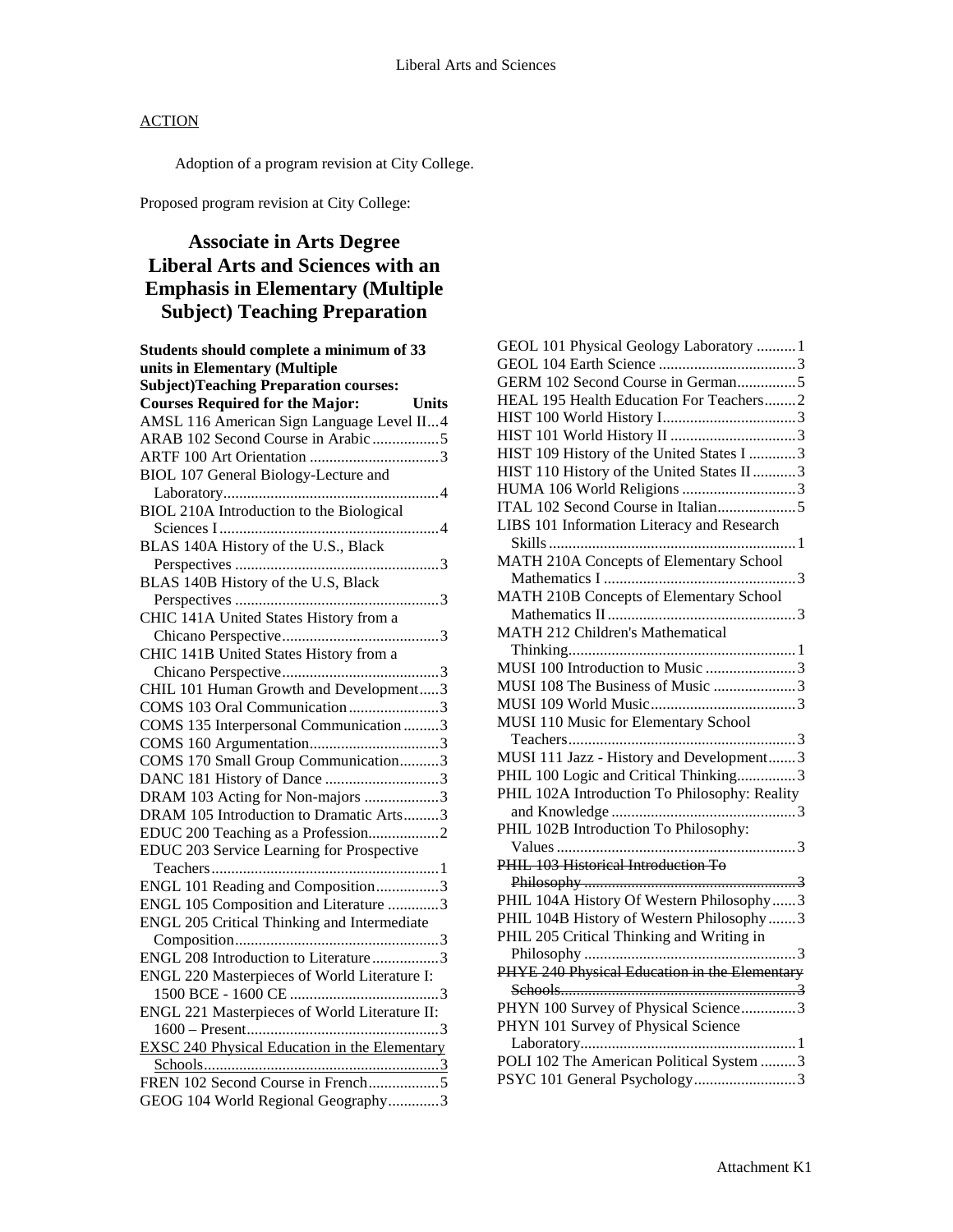| PSYC 230 Psychology of Lifespan    |  |
|------------------------------------|--|
|                                    |  |
|                                    |  |
| SPAN 102 Second Course in Spanish5 |  |

Total Units  $= 33$